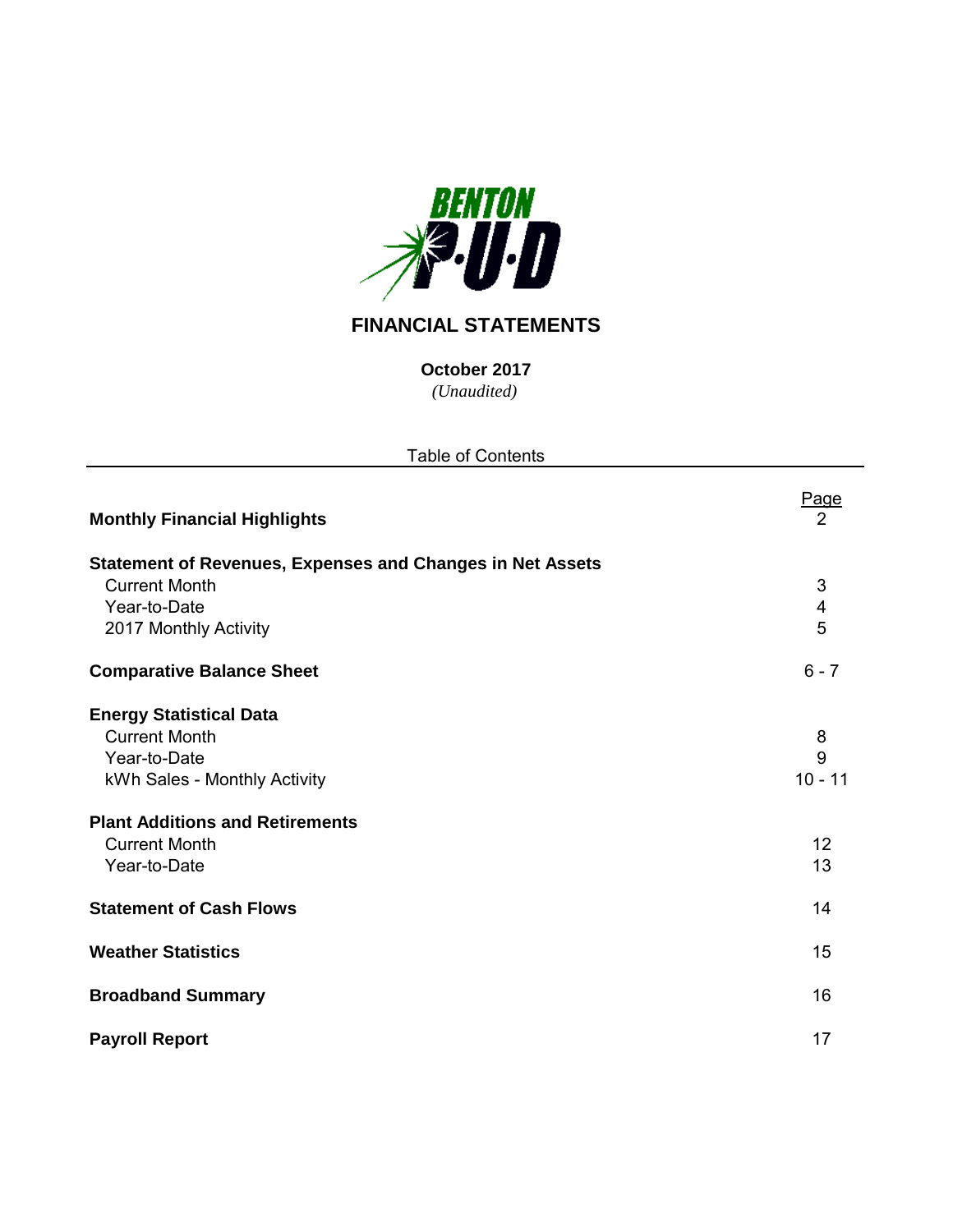

## *Financial Highlights October 2017*

Financial highlights for the month of October:

> District operations resulted in a decrease in net assets of \$1.1M for the month. The average temperature of 51.9° was 1.2° below normal. Heating degree days were 14% above the 14 year average.<br>> Total retail kWh billed during October was 3% above last year

- Total retail kWh billed during October was 3% above last year.
- > Net power supply costs were \$6.9M for the month with energy sales for resale of \$882,000 and an average price of \$31 per MWh.
- October's non-power operating costs of \$1.9 million before taxes and depreciation were 29% above last year.
- 

 $\triangleright$  Net capital expenditures were \$1.4M for the month.

| (in thousands of dollars)                                                                                                                 |            |          |            |                       |         |          |          |          |                                 |           |            |            |                  |               |                 |
|-------------------------------------------------------------------------------------------------------------------------------------------|------------|----------|------------|-----------------------|---------|----------|----------|----------|---------------------------------|-----------|------------|------------|------------------|---------------|-----------------|
|                                                                                                                                           |            |          |            |                       |         |          |          |          |                                 |           |            |            |                  | Amended       | 2017            |
| <b>Change in Net Position</b>                                                                                                             | <b>Jan</b> | Feb      | <b>Mar</b> | Apr                   | Mav     | Jun      | Jul      | Aug      | S <sub>ent</sub> <sup>(1)</sup> | Oct       | <b>Nov</b> | <b>Dec</b> | <b>Total YTD</b> | <b>Budget</b> | <b>Forecast</b> |
| Actual                                                                                                                                    | \$2.016    | \$709    | (S156)     | (\$1,268)             | \$413   | \$2,074  | \$3,360  | \$965    | (S992)                          | (S1, 100) |            |            | \$6.022          |               | \$6,300         |
| Budget                                                                                                                                    | \$729      | (S792)   |            | $(S1,977)$ $(S1,565)$ | \$636   | \$442    | \$1,350  | \$1,518  | \$6.358                         | \$927)    |            |            | \$5,772          | \$8,280       |                 |
| (1) The cumulative YTD impact of budget amendments approved at the September 26 Commission meeting are reflected in the September report. |            |          |            |                       |         |          |          |          |                                 |           |            |            |                  |               |                 |
|                                                                                                                                           |            |          |            |                       |         |          |          |          |                                 |           |            |            |                  | Amended       |                 |
| <b>Net Margin</b>                                                                                                                         | Jan        | Feb      | Mar        | Apr                   | May     | Jun      | Jul      | Aug      | Sept                            | Oct       | <b>Nov</b> | Dec        | <b>Total</b>     | <b>Budget</b> | Forecast        |
| <b>Retail Revenues</b>                                                                                                                    | \$12,877   | \$10.163 | \$7.899    | \$8.297               | \$9.644 | \$11,863 | \$13,874 | \$12,429 | \$8,990                         | \$8,892   |            |            | \$104.927        | \$125,303     | \$125,186       |
| Less: Net Power Costs                                                                                                                     | (7.775)    | (6, 571) | (5.172)    | (6,634)               | (5,874) | (6, 824) | (7,659)  | (8, 443) | (6.853)                         | (6, 856)  |            |            | (68.657)         | (80,035)      | (81, 183)       |
| Net Margin                                                                                                                                | \$5.102    | \$3,592  | \$2.727    | \$1,663               | \$3,770 | \$5,039  | \$6,215  | \$3.985  | \$2,137                         | \$2.036   | \$0        | \$0        | \$36,270         | \$45,268      | \$44,003        |
|                                                                                                                                           |            |          |            |                       |         |          |          |          |                                 |           |            |            |                  |               |                 |
|                                                                                                                                           |            |          |            |                       |         |          |          |          |                                 |           |            |            |                  | Il Amended II |                 |

|                             |         |                 |             |         |       |       |       |         |         |         |            |         |              | Amended       |
|-----------------------------|---------|-----------------|-------------|---------|-------|-------|-------|---------|---------|---------|------------|---------|--------------|---------------|
| <b>Net Capital Costs</b>    | Jan     | Feb             | Mar         | Apr     | Mav   | Jun   | Jul   | Aug     | Sept    | Oct     | <b>Nov</b> | Dec     | <b>Total</b> | <b>Budget</b> |
| Capital Expenditures        | \$766   | \$1,001         | \$1.759     | \$1,405 | \$525 | \$817 | \$661 | \$1,108 | \$607   | \$1,431 |            |         | \$10.078     | \$16,567      |
| Less: Capital Contributions | (29)    | $^{\prime}$ 11) | (36)        | (45)    | (117) | (246) | (566) | (161)   | (226)   | (67)    |            |         | (1.503)      | (1,256)       |
| Net Capital Costs           | \$737   | \$990           | .722<br>\$1 | \$1,360 | \$408 | \$571 | \$94  | \$947   | \$381   | \$1,364 | \$0        | \$0     | \$8.575      | \$15,311      |
| Net Capital Budget          | \$1,065 | \$944           | \$1,486     | \$942   | .139  | .100  | \$959 | \$1.236 | \$1.209 | \$1,034 | \$1.442    | \$1,427 | \$13,984     |               |

| <b>Load Statistics</b>         | Jan | <b>Feb</b> | Mar | Apr | May                  | Jun      | Jul         | Aua          | Sept         | Oct | <b>Nov</b> | <b>Dec</b> | <b>YTD Average</b>   | <b>Amended</b><br><b>Budget</b> |
|--------------------------------|-----|------------|-----|-----|----------------------|----------|-------------|--------------|--------------|-----|------------|------------|----------------------|---------------------------------|
| - Retail Sales (Billed)<br>aMW | 228 | 221        | 169 | 161 | 191                  | 266      | 290         | 262          | 193          | 148 |            |            | $213$ $\blacksquare$ | 204                             |
| - Sales for Resale<br>aMW      | 48  | 68         | .   | 123 | O <sub>A</sub><br>64 | $-$<br>◡ | $\sim$<br>ິ | $\sim$<br>ບບ | $\sim$<br>42 | 39  |            |            | 68 I                 |                                 |



\*2017 budget included a 2.9% revenue increase, the latest forecast has a revenue increase range of 2.1% to 2.5%. +Actual retail revenues in the graph above and below include unbilled revenue to match revenues with expenses.





**October Power Resource Stack**



| <b>INGY INGLIUS</b>                     |        |
|-----------------------------------------|--------|
| <b>Current Ratio</b>                    | 3.94:1 |
| Debt Service Coverage (2014 Actual)     | 3.38   |
| Debt Service Coverage (2015 Actual)     | 2.93   |
| Debt Service Coverage (2016 Actual)     | 2.91   |
| Debt Service Coverage (2017 Projection) | 3.36   |
| (includes capital contributions)        |        |

**Key Ratios**

| <b>Other Statistics</b>                    |    |        |         |
|--------------------------------------------|----|--------|---------|
| Unrestricted Undesignated Reserves         | S  | 33.4   | million |
| Bond Insurance Replacement (designated) \$ |    | 3.0    | million |
| Power Market Volatility (designated)       | \$ | 3.3    | million |
| Special Capital (designated)               | \$ | 16.9   | million |
| Customer Deposits (designated)             | \$ | 1.4    | million |
| Bond Principal & Interest (restricted)     | \$ | ۰      | million |
| Bond Reserve Account (restricted)          | \$ | 1.1    | million |
| <b>Net Utility Plant</b>                   | \$ | 124.8  | million |
| Long-Term Debt                             | \$ | 64.4   | million |
| <b>Active Service Agreements</b>           |    | 53.321 |         |
| Non-Contingent Employees                   |    | 148.75 |         |
| Contingent YTD FTE's                       |    | 3.10   |         |

 *Issue date: 11/27/17*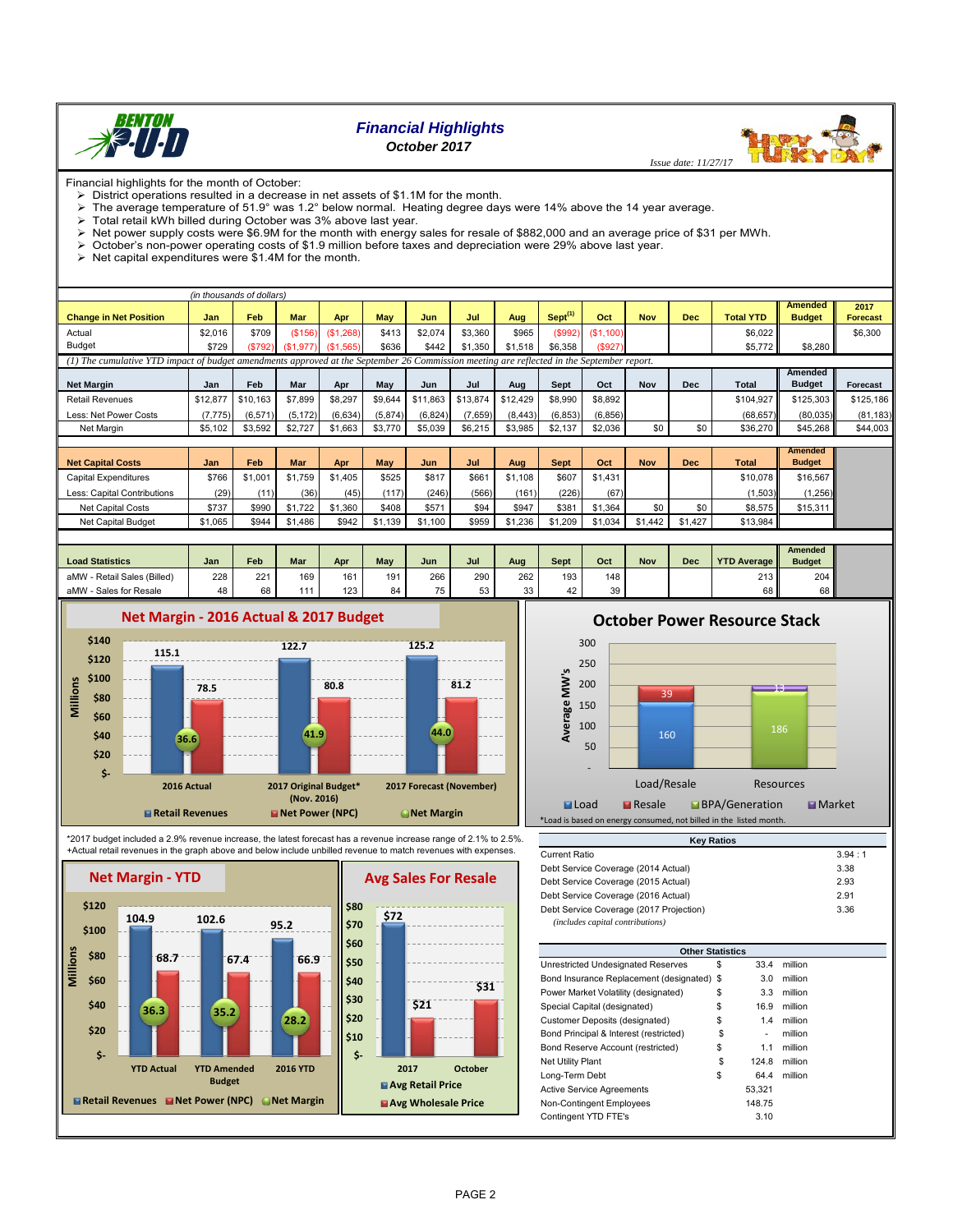#### **PUBLIC UTILITY DISTRICT NO.1 OF BENTON COUNTY STATEMENT OF REVENUES, EXPENSES, AND CHANGE IN NET POSITION OCTOBER 2017**

|                                                            | 10/31/17      |                                 |                          | 10/31/16      |                          |
|------------------------------------------------------------|---------------|---------------------------------|--------------------------|---------------|--------------------------|
|                                                            | <b>ACTUAL</b> | <b>AMENDED</b><br><b>BUDGET</b> | <b>PCT</b><br><b>VAR</b> | <b>ACTUAL</b> | <b>PCT</b><br><b>VAR</b> |
| <b>OPERATING REVENUES</b>                                  |               |                                 |                          |               |                          |
| Energy Sales - Retail                                      | 8,891,718     | 9,099,372                       | $-2%$                    | 7,899,332     | 13%                      |
| <b>City Occupation Taxes</b>                               | 409,446       | 495,404                         | $-17%$                   | 411,145       | 0%                       |
| <b>Bad Debt Expense</b>                                    | (15,000)      | (16, 465)                       | $-9%$                    | (15,000)      | 0%                       |
| <b>Energy Sales for Resale</b>                             | 1,003,111     | 1,497,030                       | $-33%$                   | 870,887       | 15%                      |
| Transmission of Power for Others                           | 143,178       | 57,202                          | 150%                     | 51,544        | 178%                     |
| <b>Broadband Revenue</b>                                   | 178,994       | 180,893                         | $-1%$                    | 173,235       | 3%                       |
| <b>Other Revenue</b>                                       | 77,828        | 93,371                          | $-17%$                   | 71,043        | 10%                      |
| <b>TOTAL OPERATING REVENUES</b>                            | 10,689,275    | 11,406,807                      | $-6%$                    | 9,462,186     | 13%                      |
| <b>OPERATING EXPENSES</b>                                  |               |                                 |                          |               |                          |
| <b>Purchased Power</b>                                     | 6,820,481     | 7,288,681                       | $-6%$                    | 6,135,048     | 11%                      |
| <b>Purchased Transmission &amp; Ancillary Services</b>     | 1,063,906     | 1,075,642                       | $-1%$                    | 981,023       | 8%                       |
| <b>Conservation Program</b>                                | 117,916       | 72,773                          | 62%                      | 129,451       | $-9%$                    |
| <b>Total Power Supply</b>                                  | 8,002,303     | 8,437,096                       | $-5%$                    | 7,245,522     | 10%                      |
| Transmission Operation & Maintenance                       | 9,585         | 20,345                          | $-53%$                   | 19,099        | $-50%$                   |
| Distribution Operation & Maintenance                       | 900,576       | 901,026                         | 0%                       | 680,487       | 32%                      |
| <b>Broadband Expense</b>                                   | 114,008       | 96,703                          | 18%                      | 71,703        | 59%                      |
| Customer Accounting, Collection & Information              | 294,975       | 360,808                         | $-18%$                   | 285,371       | 3%                       |
| Administrative & General                                   | 590,469       | 527,627                         | 12%                      | 420,347       | 40%                      |
| Subtotal before Taxes & Depreciation                       | 1,909,614     | 1,906,509                       | 0%                       | 1,477,007     | 29%                      |
| Taxes                                                      | 934,869       | 1,053,056                       | $-11%$                   | 900,413       | 4%                       |
| Depreciation & Amortization                                | 862,126       | 907,178                         | -5%                      | 640,360       | 35%                      |
| <b>Total Other Operating Expenses</b>                      | 3,706,608     | 3,866,743                       | $-4%$                    | 3,017,780     | 23%                      |
| <b>TOTAL OPERATING EXPENSES</b>                            | 11,708,912    | 12,303,839                      | -5%                      | 10,263,302    | 14%                      |
| <b>OPERATING INCOME (LOSS)</b>                             | (1,019,637)   | (897, 032)                      | 14%                      | (801, 116)    | 27%                      |
| <b>NONOPERATING REVENUES &amp; EXPENSES</b>                |               |                                 |                          |               |                          |
| Interest Income                                            | 61,484        | 33,333                          | 84%                      | 30,294        | 103%                     |
| Other Income                                               | 18,372        | 31,339                          | $-41%$                   | (19, 695)     | $> -200%$                |
| <b>Other Expense</b>                                       |               |                                 | n/a                      |               | n/a                      |
| <b>Interest Expense</b>                                    | (255, 479)    | (252, 441)                      | 1%                       | (217, 852)    | 17%                      |
| Debt Discount/Premium Amortization & Loss on Defeased Debt | 41,348        | 41,349                          | 0%                       | (260, 124)    | $-116%$                  |
| MtM Gain/(Loss) on Investments                             | (12,660)      |                                 | n/a                      | (1,780)       | >200%                    |
| <b>TOTAL NONOPERATING REVENUES &amp; EXPENSES</b>          | (146, 934)    | (146, 420)                      | 0%                       | (469, 157)    | $-69%$                   |
| INCOME (LOSS) BEFORE CAPITAL CONTRIBUTIONS                 | (1, 166, 571) | (1,043,452)                     | 12%                      | (1, 270, 273) | -8%                      |
| <b>CAPITAL CONTRIBUTIONS</b>                               | 66,929        | 116,427                         | -43%                     | 88,132        | $-24%$                   |
| <b>CHANGE IN NET POSITION</b>                              | (1,099,642)   | (927, 025)                      | 19%                      | (1, 182, 141) | $-7%$                    |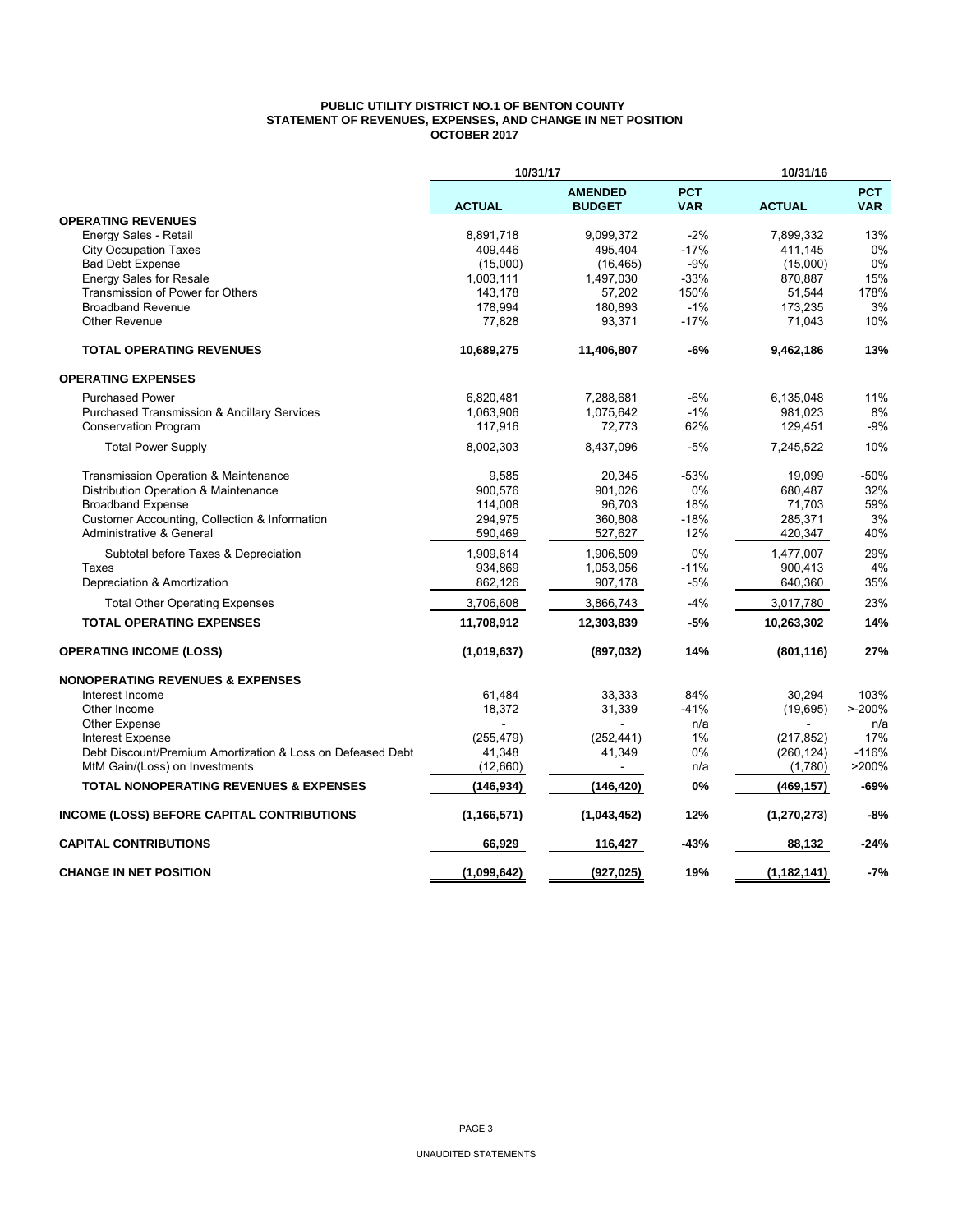#### **PUBLIC UTILITY DISTRICT NO.1 OF BENTON COUNTY STATEMENT OF REVENUES, EXPENSES, AND CHANGE IN NET POSITION YEAR TO DATE**

|                                                            | 10/31/17      |                                 |                          | 10/31/16      |                          |
|------------------------------------------------------------|---------------|---------------------------------|--------------------------|---------------|--------------------------|
|                                                            | <b>ACTUAL</b> | <b>AMENDED</b><br><b>BUDGET</b> | <b>PCT</b><br><b>VAR</b> | <b>ACTUAL</b> | <b>PCT</b><br><b>VAR</b> |
| <b>OPERATING REVENUES</b>                                  |               |                                 |                          |               |                          |
| Energy Sales - Retail                                      | 104,927,497   | 104,939,817                     | 0%                       | 95, 177, 273  | 10%                      |
| <b>City Occupation Taxes</b>                               | 5,131,007     | 5,178,635                       | $-1%$                    | 4,460,154     | 15%                      |
| <b>Bad Debt Expense</b>                                    | (187,000)     | (200, 042)                      | $-7%$                    | (183, 530)    | 2%                       |
| <b>Energy Sales for Resale</b>                             | 11,106,780    | 11,841,632                      | $-6%$                    | 11,747,148    | $-5%$                    |
| Transmission of Power for Others                           | 1,012,262     | 854,828                         | 18%                      | 628,558       | 61%                      |
| <b>Broadband Revenue</b>                                   | 1,800,830     | 1,791,430                       | 1%                       | 1,700,972     | 6%                       |
| Other Revenue                                              | 1,309,108     | 1,399,209                       | -6%                      | 1,524,184     | $-14%$                   |
| <b>TOTAL OPERATING REVENUES</b>                            | 125,100,485   | 125,805,509                     | $-1%$                    | 115,054,759   | 9%                       |
| <b>OPERATING EXPENSES</b>                                  |               |                                 |                          |               |                          |
| <b>Purchased Power</b>                                     | 69,263,223    | 68,634,124                      | 1%                       | 67,990,951    | 2%                       |
| <b>Purchased Transmission &amp; Ancillary Services</b>     | 11,058,241    | 10,940,275                      | 1%                       | 10,866,598    | 2%                       |
| <b>Conservation Program</b>                                | 459,869       | 516,109                         | $-11%$                   | 459,542       | 0%                       |
| <b>Total Power Supply</b>                                  | 80,781,333    | 80,090,508                      | 1%                       | 79,317,091    | 2%                       |
| Transmission Operation & Maintenance                       | 192,662       | 108,932                         | 77%                      | 213,660       | $-10%$                   |
| Distribution Operation & Maintenance                       | 8,343,746     | 8,108,478                       | 3%                       | 7,368,610     | 13%                      |
| <b>Broadband Expense</b>                                   | 744,250       | 765,479                         | $-3%$                    | 726,590       | 2%                       |
| Customer Accounting, Collection & Information              | 3,065,742     | 3,448,539                       | $-11%$                   | 2,797,128     | 10%                      |
| Administrative & General                                   | 6,115,771     | 5,749,780                       | 6%                       | 5,087,624     | 20%                      |
| Subtotal before Taxes & Depreciation                       | 18.462.172    | 18,181,209                      | 2%                       | 16,193,612    | 14%                      |
| Taxes                                                      | 11,864,882    | 11,477,997                      | 3%                       | 10,555,194    | 12%                      |
| Depreciation & Amortization                                | 8,438,434     | 9,901,517                       | $-15%$                   | 10,921,571    | $-23%$                   |
| <b>Total Other Operating Expenses</b>                      | 38,765,487    | 39,560,723                      | $-2%$                    | 37,670,377    | 3%                       |
| <b>TOTAL OPERATING EXPENSES</b>                            | 119,546,820   | 119,651,230                     | 0%                       | 116,987,468   | 2%                       |
| <b>OPERATING INCOME (LOSS)</b>                             | 5,553,665     | 6,154,279                       | $-10%$                   | (1,932,709)   | >200%                    |
| <b>NONOPERATING REVENUES &amp; EXPENSES</b>                |               |                                 |                          |               |                          |
| Interest Income                                            | 487,631       | 333,330                         | 46%                      | 259,273       | 88%                      |
| 421.00 Misc Non-Operating Revenue                          | 212,658       |                                 | n/a                      |               | n/a                      |
| 427.01 BABs Interest Subsidy                               | 287,443       | 313,390                         | $-8%$                    |               | n/a                      |
| Other Income                                               | 500,101       | 313,390                         | 60%                      | 227,691       | 120%                     |
| <b>Other Expense</b>                                       |               |                                 | n/a                      |               | n/a                      |
| <b>Interest Expense</b>                                    | (2,432,558)   | (2, 467, 145)                   | $-1%$                    | (2, 132, 089) | 14%                      |
| Debt Discount/Premium Amortization & Loss on Defeased Debt | 413,484       | 413,485                         | 0%                       | 56,947        | >200%                    |
| MtM Gain/(Loss) on Investments                             | (3, 372)      |                                 | n/a                      | 36,582        | $-109%$                  |
| <b>TOTAL NONOPERATING REVENUES &amp; EXPENSES</b>          | (1,034,714)   | (1,406,940)                     | -26%                     | (1,551,596)   | $-33%$                   |
| <b>INCOME (LOSS) BEFORE CAPITAL CONTRIBUTIONS</b>          | 4,518,951     | 4,747,339                       | -5%                      | (3,484,305)   | >200%                    |
| <b>CAPITAL CONTRIBUTIONS</b>                               | 1,502,772     | 1,024,170                       | 47%                      | 985,246       | 53%                      |
| <b>CHANGE IN NET POSITION</b>                              | 6,021,723     | 5,771,509                       | 4%                       | (2,499,059)   | >200%                    |
| TOTAL NET POSITION, BEGINNING OF YEAR                      | 116,035,852   | 111,617,453                     | 0%                       | 116,306,568   | $-2%$                    |
| TOTAL NET POSITION, END OF YEAR                            | 122,057,575   | 117,388,962                     | 0.1%                     | 113,807,509   | $-4%$                    |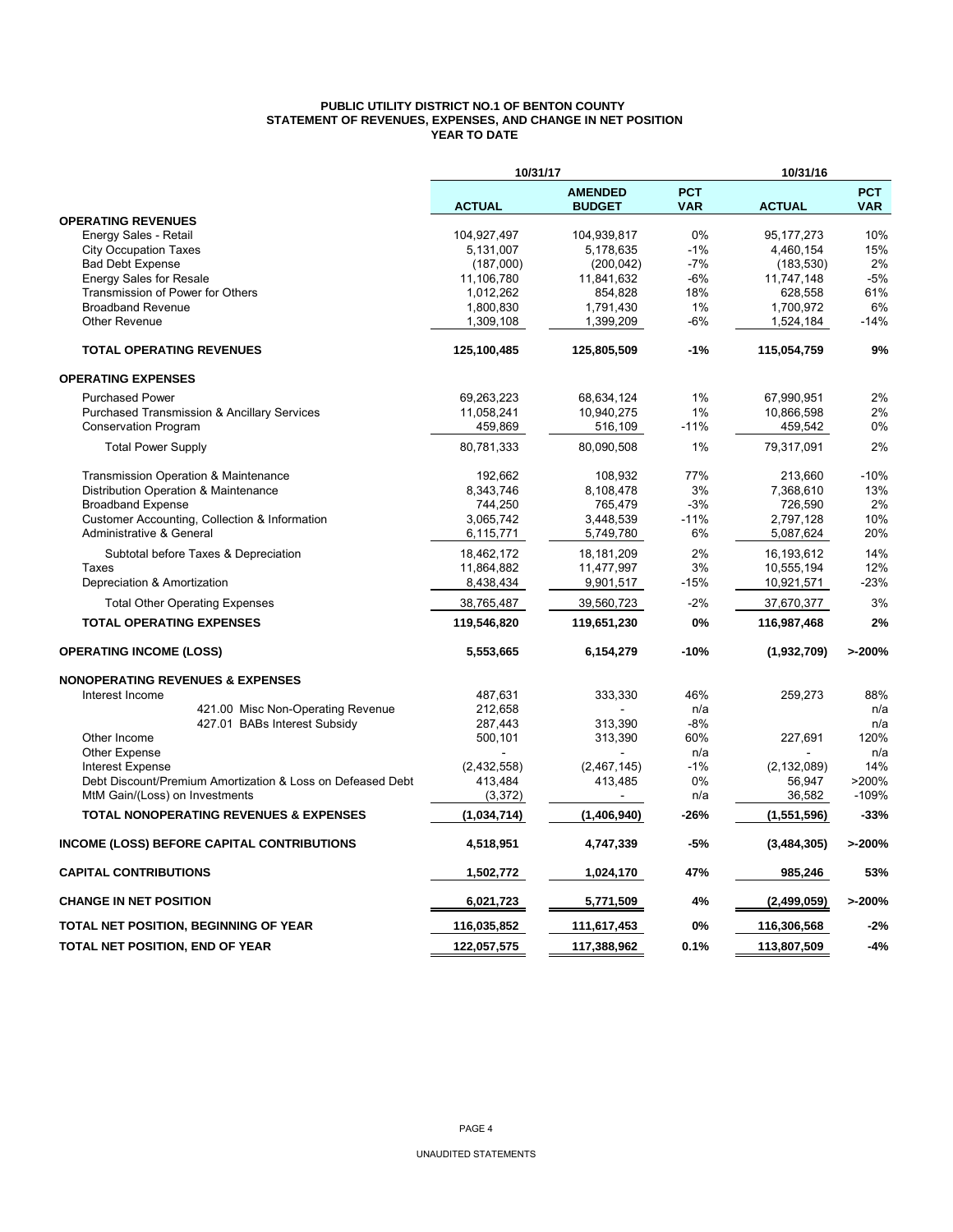#### **PUBLIC UTILITY DISTRICT NO. 1 OF BENTON COUNTY STATEMENT OF REVENUES, EXPENSES, AND CHANGE IN NET POSITION 2017 MONTHLY ACTIVITY**

|                                               | January      | February                 | March          | <b>April</b>              | May         | June           | July           | August         | September     | October                   | November | December | <b>Total</b>  |
|-----------------------------------------------|--------------|--------------------------|----------------|---------------------------|-------------|----------------|----------------|----------------|---------------|---------------------------|----------|----------|---------------|
| <b>OPERATING REVENUES</b>                     |              |                          |                |                           |             |                |                |                |               |                           |          |          |               |
| Energy Sales - Retail                         | \$12,877,280 | \$10.163.012             | \$7.899.029    | \$8,296,902               | \$9.644.141 | \$11,863,388   | \$13.873.911   | \$12,428,505   | \$8,989,611   | \$8.891.718               |          |          | \$104.927.497 |
| <b>City Occupation Taxes</b>                  | 733,677      | 658,463                  | 558,477        | \$432,000                 | \$387,750   | \$428,089      | \$487,073      | \$538,846      | \$497,188     | \$409,446                 |          |          | \$5,131,009   |
| <b>Bad Debt Expense</b>                       | (22,000)     | (19,000)                 | (17,000)       | (\$15,000)                | (\$17,000)  | (\$20,000)     | (\$23,000)     | (\$22,000)     | (\$17,000)    | (\$15,000)                |          |          | (\$187,000)   |
| Energy Sales for Resale                       | 1,446,055    | 1,178,034                | 1,925,081      | 1,078,855                 | 654,533     | 422,479        | 1,223,550      | 1,284,118      | 890,964       | 1,003,111                 |          |          | 11,106,780    |
| Transmission of Power for Others              | 108,734      | 134,027                  | 133,857        | 107,976                   | 84,224      | 56,665         | 39,297         | 67,973         | 136,331       | 143,178                   |          |          | 1,012,262     |
| <b>Broadband Revenue</b>                      | 176,959      | 199,708                  | 175,479        | 177,464                   | 174,111     | 180,099        | 179,691        | 180,110        | 178,216       | 178,994                   |          |          | 1,800,831     |
| <b>Other Electric Revenue</b>                 | 545,143      | 76,138                   | 49,504         | 47,115                    | 91,263      | 151,752        | 81,396         | 105,727        | 83,242        | 77,828                    |          |          | 1,309,108     |
| <b>TOTALOPERATING REVENUES</b>                | 15,865,848   | 12,390,382               | 10,724,427     | 10,125,312                | 11,019,022  | 13,082,472     | 15,861,918     | 14,583,279     | 10,758,552    | 10,689,275                |          |          | 125, 100, 487 |
| <b>OPERATING EXPENSES</b>                     |              |                          |                |                           |             |                |                |                |               |                           |          |          |               |
| <b>Purchased Power</b>                        | 8,154,138    | 6,811,765                | 6,151,081      | 6,634,660                 | 5,528,725   | 6,047,450      | 7,874,465      | 8,532,191      | 6,708,266     | 6,820,481                 |          |          | 69,263,222    |
| Purchased Transmission & Ancillary Services   | 1,131,119    | 1,070,971                | 1,074,761      | 1,064,731                 | 1,098,395   | 1,151,354      | 1,109,306      | 1,207,897      | 1,085,801     | 1,063,906                 |          |          | 11,058,241    |
| <b>Conservation Program</b>                   | 44,887       | 113                      | 4,894          | 121,547                   | (14, 192)   | 104,858        | (61, 871)      | 55,388         | 86,328        | 117,916                   |          |          | 459,868       |
| <b>Total Power Supply</b>                     | 9,330,144    | 7,882,849                | 7,230,736      | 7,820,938                 | 6,612,928   | 7,303,662      | 8,921,900      | 9,795,476      | 7,880,395     | 8,002,303                 |          |          | 80,781,331    |
| Transmission Operation & Maintenance          | 4,750        | 7,015                    | 20,981         | 14,986                    | 84,782      | 17,702         | 10,818         | 12,192         | 9,850         | 9,585                     |          |          | 192,661       |
| Distribution Operation & Maintenance          | 930,887      | 733,370                  | 730,260        | 768,110                   | 902,549     | 834,442        | 855,273        | 736,234        | 952,045       | 900,576                   |          |          | 8,343,746     |
| <b>Broadband Expense</b>                      | 60,533       | 84,130                   | 40,023         | 31,398                    | 136,068     | 65,191         | 76,247         | 64,905         | 71,749        | 114,008                   |          |          | 744,252       |
| Customer Accounting, Collection & Information | 231,037      | 314,475                  | 296,428        | 296,970                   | 328,660     | 314,167        | 288,758        | 287,723        | 412,549       | 288,372                   |          |          | 3,059,139     |
| Administrative & General                      | 825,800      | 528,202                  | 499,401        | 563,829                   | 708,973     | 580,893        | 659,710        | 620,753        | 537,741       | 597,072                   |          |          | 6,122,374     |
| Subtotal before Taxes & Depreciation          | 2,053,007    | 1,667,192                | 1,587,093      | 1,675,293                 | 2,161,032   | 1,812,395      | 1,890,806      | 1,721,807      | 1,983,934     | 1,909,613                 |          |          | 18,462,172    |
| Taxes                                         | 1,538,303    | 1,369,962                | 1,155,928      | 985,185                   | 992,854     | 1,156,537      | 1,294,740      | 1,311,593      | 1,124,910     | 934,869                   |          |          | 11,864,881    |
| Depreciation & Amortization                   | 831.104      | 830,410                  | 830,462        | 831,482                   | 832,544     | 854,073        | 855,390        | 855,887        | 854,955       | 862,126                   |          |          | 8,438,433     |
|                                               |              |                          |                |                           |             |                |                |                |               |                           |          |          |               |
| <b>Total Other Operating Expenses</b>         | 4,422,414    | 3,867,564                | 3,573,483      | 3,491,960                 | 3,986,430   | 3,823,005      | 4,040,936      | 3,889,287      | 3,963,799     | 3,706,608                 |          |          | 38,765,486    |
| <b>TOTAL OPERATING EXPENSES</b>               | 13,752,558   | 11,750,413               | 10,804,219     | 11,312,898                | 10,599,358  | 11,126,667     | 12,962,836     | 13,684,763     | 11,844,194    | 11,708,911                |          |          | 119,546,817   |
| <b>OPERATING INCOME (LOSS)</b>                | 2,113,290    | 639,969                  | (79, 792)      | (1, 187, 586)             | 419,664     | 1,955,805      | 2,899,082      | 898,516        | (1,085,642)   | (1,019,636)               |          |          | 5,553,670     |
| <b>NONOPERATING REVENUES &amp; EXPENSES</b>   |              |                          |                |                           |             |                |                |                |               |                           |          |          |               |
| Interest Income                               | 35,989       | 37,148                   | 46,357         | 45,869                    | 54,809      | 110,519        | 57,541         | 62,097         | (24, 182)     | 61,484                    |          |          | 487,631       |
| Other Income                                  | 31,346       | 221,255                  | 40,024         | 18,375                    | 34,521      | 31,393         | 31,344         | 34,806         | 38,665        | 18,372                    |          |          | 500,101       |
| Other Expense                                 |              | $\sim$                   | $\mathbf{r}$   | $\mathcal{L}$             | $\sim$      | $\mathbb{Z}$   | $\omega$       | $\sim$         | $\mathcal{L}$ |                           |          |          |               |
| <b>Interest Expense</b>                       | (241, 836)   | (239, 737)               | (236, 935)     | (245, 014)                | (240, 057)  | (239, 538)     | (248, 071)     | (238, 580)     | (247, 313)    | (255, 479)                |          |          | (2,432,560)   |
| Debt Discount & Expense Amortization          | 41,348       | 41,348                   | 41,348         | 41,348                    | 41,348      | 41,348         | 41,348         | 41,348         | 41,348        | 41,348                    |          |          | 413,480       |
| MtM Gain/(Loss) on Investments                | 7,420        | (2,050)                  | (2,980)        | 14,580                    | (14, 230)   | (71, 622)      | 12,240         | 6,030          | 59,900        | (12,660)                  |          |          | (3, 372)      |
| Loss in Joint Ventures/Special Assessments    |              | $\overline{\phantom{a}}$ | $\blacksquare$ | $\blacksquare$            |             | $\blacksquare$ | $\blacksquare$ | $\blacksquare$ |               | $\overline{\phantom{a}}$  |          |          | $\sim$        |
| <b>TOTAL NONOPERATING REV/EXP</b>             | (125, 733)   | 57,964                   | (112, 186)     | (124, 842)                | (123, 609)  | (127,900)      | (105, 598)     | (94, 299)      | (131, 582)    | (146, 935)                |          |          | (1,034,720)   |
| INCOME (LOSS) BEFORE CAPITAL CONTRIBUTIONS    | 1,987,557    | 697,933                  | (191, 978)     | (1,312,428)               | 296,055     | 1,827,905      | 2,793,484      | 804,217        | (1,217,224)   | (1, 166, 571)             |          |          | 4,518,950     |
| <b>CAPITAL CONTRIBUTIONS</b>                  | 28,676       | 10,648                   | 36,169         | 44,889                    | 116,790     | 245,946        | 566,208        | 160,980        | 225,538       | 66,929                    |          |          | 1,502,773     |
| <b>CHANGE IN NET POSITION</b>                 | \$2,016,233  | \$708,581                |                | (\$155,809) (\$1,267,539) | \$412,845   | \$2,073,851    | \$3,359,692    | \$965,197      |               | (\$991,686) (\$1,099,642) | \$0      | \$0      | 6,021,723     |
|                                               |              |                          |                |                           | PAGE 5      |                |                |                |               |                           |          |          |               |

PAGE 5 UNAUDITED STATEMENTS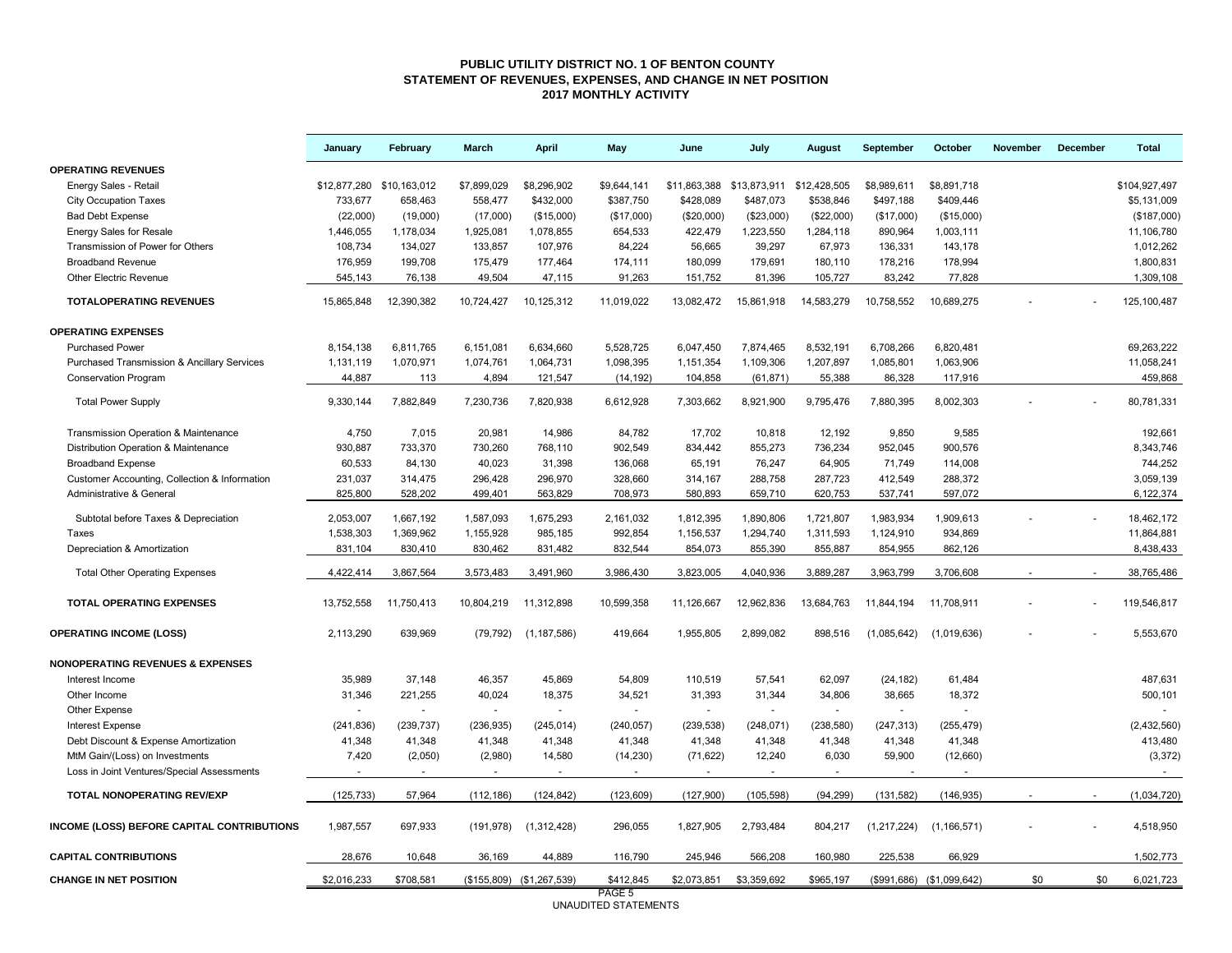## **PUBLIC UTILITY DISTRICT NO. 1 OF BENTON COUNTY COMPARATIVE STATEMENT OF NET POSITION ASSETS AND DEFERRED OUTFLOWS OF RESOURCES**

|                                                                                                          |                      |                      | Increase/(Decrease)  |                |
|----------------------------------------------------------------------------------------------------------|----------------------|----------------------|----------------------|----------------|
|                                                                                                          | 10/31/2017           | 10/31/2016           | <b>Amount</b>        | <b>Percent</b> |
| <b>ASSETS</b>                                                                                            |                      |                      |                      |                |
|                                                                                                          |                      |                      |                      |                |
| <b>CURRENT ASSETS</b>                                                                                    |                      |                      |                      |                |
| Cash & Cash Equivalents                                                                                  |                      |                      |                      |                |
| Unrestricted Cash & Cash Equivalents                                                                     | 21,459,276           | 36,813,101           | (\$15,353,825)       |                |
| <b>Restricted Construction Account</b>                                                                   |                      | 3,122,665            | (3, 122, 665)        |                |
| Investments                                                                                              | 11,902,860           | (819, 497)           | 12,722,357           |                |
| Designated Debt Service Reserve Fund                                                                     | 3,032,152            | 3,032,152            | 0                    |                |
| Designated Power Market Voltly                                                                           | 3,300,000            | 3,300,000            |                      |                |
| Designated Special Capital Rsv                                                                           | 16,863,084           | 13,740,418           | 3,122,666            |                |
| <b>Designated Customer Deposits</b>                                                                      | 1,400,000            | 1,400,000            |                      |                |
| Accounts Receivable, net                                                                                 | 7,677,658            | 6,140,337            | 1,537,321            |                |
| <b>BPA Prepay Receivable</b>                                                                             | 600,000              | 600,000              |                      |                |
| <b>Accrued Interest Receivable</b>                                                                       | 93,215               | 29,836               | 63,379               |                |
| Wholesale Power Receivable                                                                               | 732,946              | 699,360              | 33,586               |                |
| <b>Accrued Unbilled Revenue</b>                                                                          | 2,900,000            | 2,500,000            | 400,000              |                |
| <b>Inventory Materials &amp; Supplies</b>                                                                | 5,552,633            | 5,795,252            | (242, 619)           |                |
| Prepaid Expenses & Option Premiums                                                                       | 227,672              | 235,309              | (7,637)              |                |
| <b>Total Current Assets</b>                                                                              | 75,741,495           | 76,588,933           | (847, 438)           | $-1%$          |
| <b>NONCURRENT ASSETS</b>                                                                                 |                      |                      |                      |                |
|                                                                                                          |                      |                      |                      |                |
| <b>Restricted Bond Reserve Fund</b>                                                                      | 1,107,865            | 1,107,865            | $\mathbf 0$          |                |
| <b>Other Receivables</b>                                                                                 | 97,387               | 96,714               | 673                  |                |
| <b>Preliminary Surveys</b>                                                                               | 50,491               | 65,006               | (14, 515)            |                |
| <b>BPA Prepay Receivable</b>                                                                             | 5,950,000            | 6,550,000            | (600,000)            |                |
| Deferred Purchased Power Costs                                                                           | 6,340,772            | 7,248,343            | (907, 571)           |                |
|                                                                                                          | 13,546,515           | 15,067,928           | (921, 413)           | $-10%$         |
| <b>Utility Plant</b>                                                                                     |                      |                      |                      |                |
| Land and Intangible Plant                                                                                | 3.489.838            | 3.471.974            | 17.864               |                |
| <b>Electric Plant in Service</b>                                                                         | 313,485,148          | 302,217,191          | 11,267,957           |                |
| <b>Construction Work in Progress</b>                                                                     | 4,508,627            | 5,311,501            | (802, 874)           |                |
| <b>Accumulated Depreciation</b>                                                                          | (196, 659, 167)      | (189, 371, 855)      | (7, 287, 312)        |                |
| <b>Net Utility Plant</b>                                                                                 | 124,824,446          | 121,628,811          | 3,195,635            | 3%             |
| <b>Total Noncurrent Assets</b>                                                                           | 138,370,961          | 136,696,739          | 1,674,222            | 1%             |
| <b>Total Assets</b>                                                                                      | 214,112,456          | 213,285,672          | 826,784              | 0%             |
| DEFERRED OUTFLOWS OF RESOURCES                                                                           |                      |                      |                      |                |
|                                                                                                          |                      |                      |                      |                |
| Unamortized Loss on Defeased Debt                                                                        | (15, 937)            | 10,047               | (25, 984)            |                |
| Pension Deferred Outflow                                                                                 | 2,019,756            | 1,319,722            | 700,034              |                |
| Accumulated Decrease in Fair Value of Hedging Derivatives<br><b>Total Deferred Outflows of Resources</b> | 525,473<br>2,529,292 | 605,695<br>1,935,464 | (80, 222)<br>593,828 |                |
|                                                                                                          |                      |                      |                      |                |
|                                                                                                          |                      |                      |                      |                |
| TOTAL ASSETS & DEFERRED OUTFLOWS OF RESOURCES                                                            | 216,641,748          | 215,221,136          | 1,420,612            | 1%             |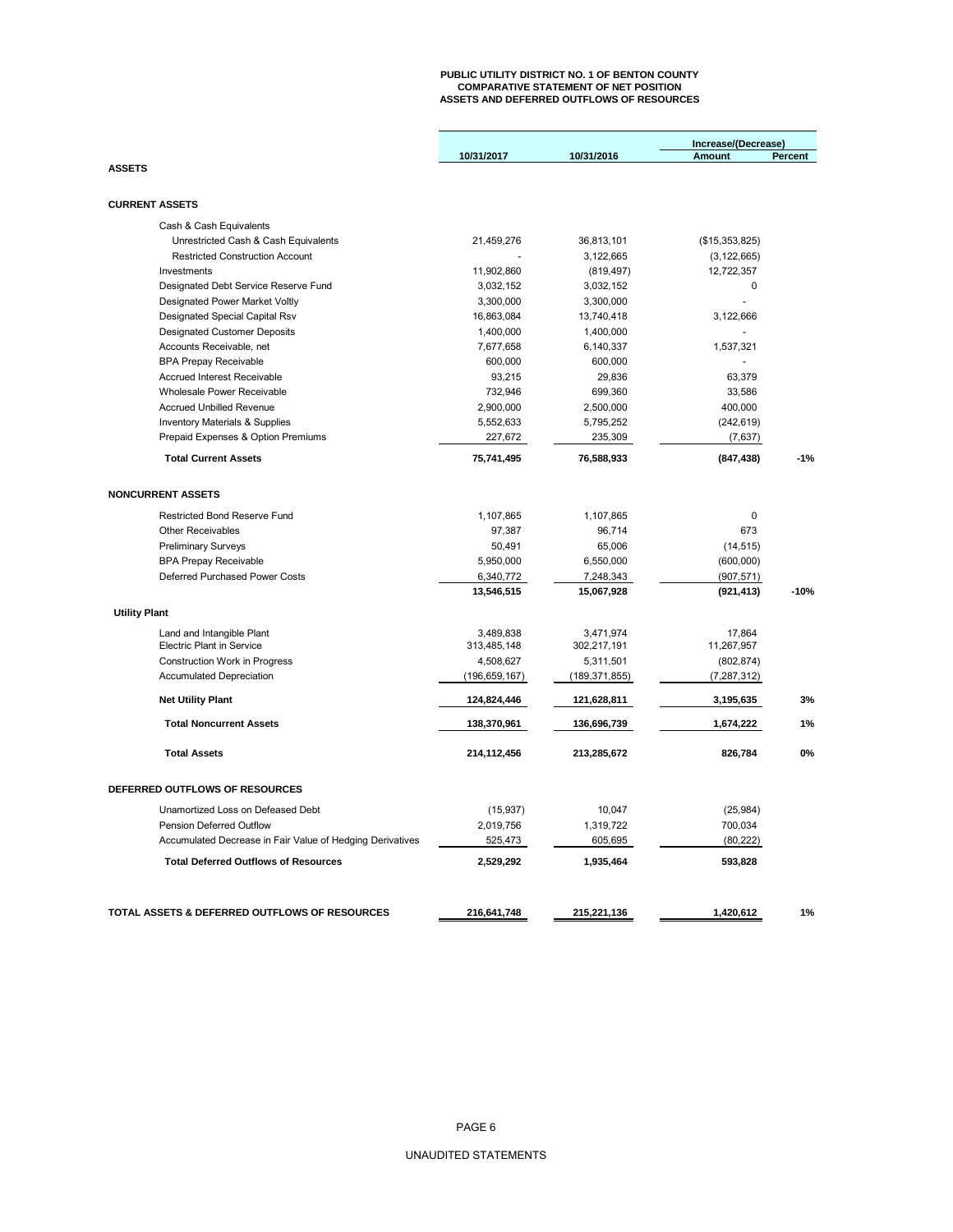# **PUBLIC UTILITY DISTRICT NO. 1 OF BENTON COUNTY COMPARATIVE STATEMENT OF NET POSITION LIABILITIES AND DEFERRED INFLOWS OF RESOURCES**

|                                                           | 10/31/2017  | 10/31/2016   | Increase/(Decrease)<br>Amount | Percent |
|-----------------------------------------------------------|-------------|--------------|-------------------------------|---------|
| <b>LIABILITIES</b>                                        |             |              |                               |         |
| <b>CURRENT LIABILITIES</b>                                |             |              |                               |         |
| <b>Warrants Outstanding</b>                               |             | \$91,024     | (\$91,024)                    |         |
| <b>Accounts Payable</b>                                   | 8,973,784   | 7,829,392    | 1,144,392                     |         |
| <b>Customer Deposits</b>                                  | 1,636,053   | 1,462,661    | 173,392                       |         |
| <b>Accrued Taxes Payable</b>                              | 3,057,580   | 2,807,887    | 249,693                       |         |
| Other Current & Accrued Liabilities                       | 2,514,093   | 1,415,141    | 1,098,952                     |         |
| Accrued Interest Payable                                  |             | 1,236,744    | (1, 236, 744)                 |         |
| Revenue Bonds, Current Portion                            | 3,045,000   | 2,920,000    | 125,000                       |         |
| <b>Total Current Liabilities</b>                          | 19,226,510  | 17,762,849   | 1,463,661                     | 8%      |
| <b>NONCURRENT LIABILITIES</b>                             |             |              |                               |         |
| 2010 Bond Issue                                           | 17,345,000  | 17,345,000   |                               |         |
| 2011 Bond Issue                                           | 17,090,000  | 20,135,000   | (3,045,000)                   |         |
| 2016 Bond Issue                                           | 19,425,000  | 22,470,000   | (3,045,000)                   |         |
| Unamortized Premium & Discount                            | 4,418,237   | 4,934,077    | (515, 840)                    |         |
| Pension Liability                                         | 13,019,386  | 11,212,267   | 1,807,119                     |         |
| Deferred Revenue                                          | 670,444     | 508,797      | 161,647                       |         |
| <b>BPA Prepay Incentive Credit</b>                        | 1,760,409   | 1,921,665    | (161, 256)                    |         |
| <b>Other Liabilities</b>                                  | 973,671     | 2,514,498    | (1,540,827)                   |         |
|                                                           |             |              |                               |         |
| <b>Total Noncurrent Liabilities</b>                       | 74,702,147  | 81,041,304   | (249, 157)                    | $-8%$   |
| <b>Total Liabilities</b>                                  | 93,928,656  | 98,804,153   | 1,214,503                     | $-5%$   |
| DEFERRED INFLOWS OF RESOURCES                             |             |              |                               |         |
| Pension Deferred Inflow                                   | 245.673     | 1,772,202    | (1,526,529)                   |         |
| Accumulated Increase in Fair Value of Hedging Derivatives | 508,105     | 837,275      | (329, 170)                    |         |
| <b>Total Deferred Inflows of Resources</b>                | 753,778     | 2,609,477    | (1,855,699)                   | $-71%$  |
| <b>NET POSITION</b>                                       |             |              |                               |         |
| Net Investment in Capital Assets                          | 63,485,271  | 56,957,446   | 6,527,825                     |         |
| <b>Restricted for Debt Service</b>                        | 1,107,865   | 1,107,865    | 0                             |         |
| Unrestricted                                              | 57,366,178  | 55,742,195   | 1,623,983                     |         |
| <b>Total Net Position</b>                                 | 121,959,314 | 113,807,506  | 8,151,808                     | 7%      |
| TOTAL NET POSITION, LIABILITIES AND                       |             |              |                               |         |
| DEFERRED INFLOWS OF RESOURCES                             | 216,641,748 | 215,221,136  | 1,420,612                     | 1%      |
| <b>CURRENT RATIO:</b>                                     | 3.94:1      | 4.31:1       |                               |         |
| (Current Assets / Current Liabilities)                    |             |              |                               |         |
| <b>WORKING CAPITAL:</b>                                   | 56,514,985  | \$58,826,084 | (\$2,311,099)                 | $-4%$   |
| (Current Assets less Current Liabilities)                 |             |              |                               |         |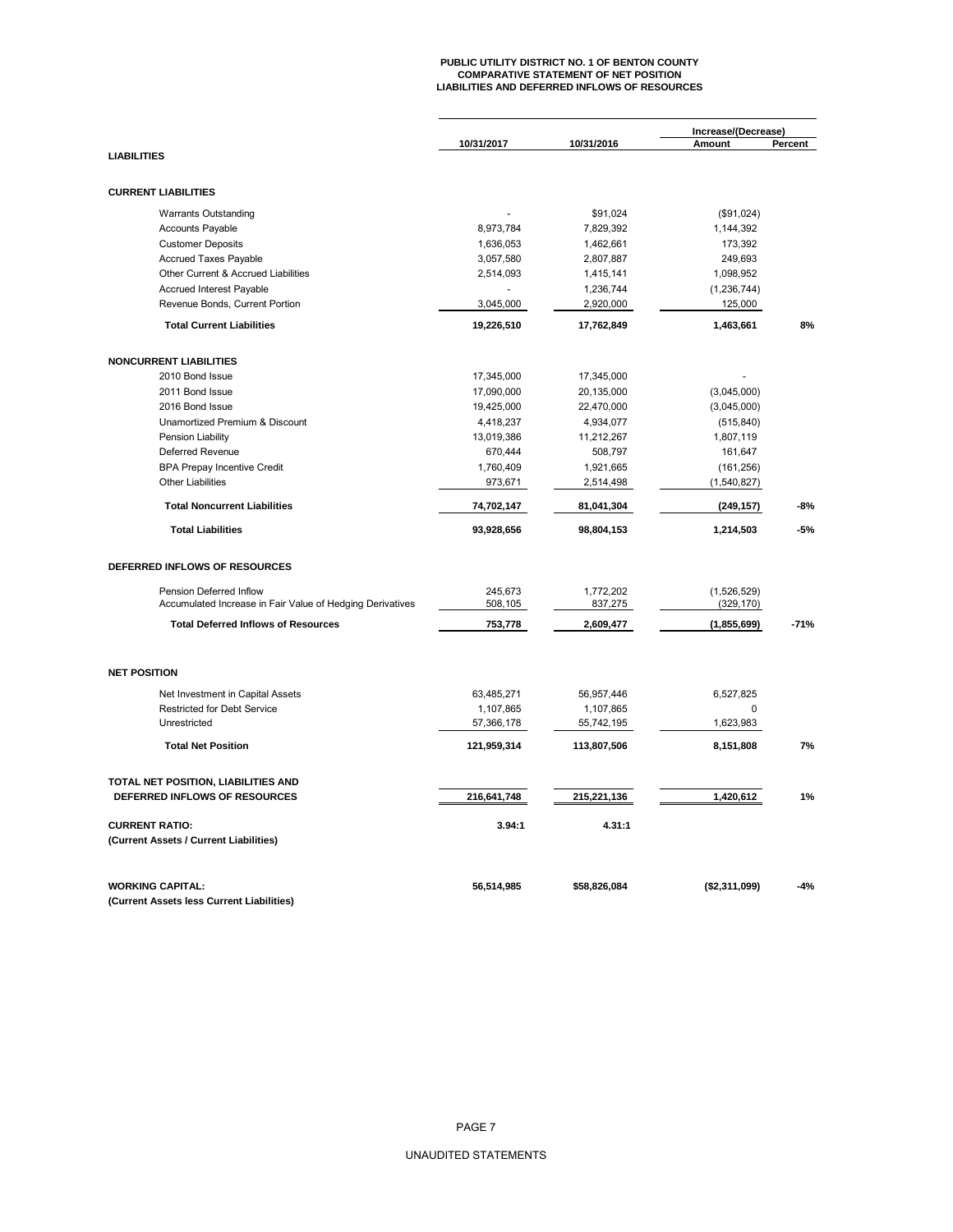#### **PUBLIC UTILITY DISTRICT NO. 1 OF BENTON COUNTY ENERGY STATISTICAL DATA CURRENT MONTH**

|                                                                            | 10/31/2017               |                                 | 10/31/2016       |                        |              |
|----------------------------------------------------------------------------|--------------------------|---------------------------------|------------------|------------------------|--------------|
|                                                                            |                          | <b>AMENDED</b><br><b>BUDGET</b> | <b>PCT</b>       |                        | <b>PCT</b>   |
| <b>ENERGY SALES RETAIL - REVENUE</b>                                       | <b>ACTUAL</b>            |                                 | <b>VAR</b>       | <b>ACTUAL</b>          | <b>VAR</b>   |
| Residential                                                                | 3,627,263                | \$3,628,683                     | 0%               | \$3,461,491            | 5%           |
| <b>Small General Service</b>                                               | 668,058                  | 691,749                         | $-3%$            | 670,778                | 0%           |
| Medium General Service                                                     | 1,102,246                | 1,158,842                       | $-5%$            | 1,128,274              | $-2%$        |
| Large General Service                                                      | 1,349,182                | 1,351,869                       | 0%               | 1,345,004              | 0%           |
| Large Industrial<br>Small Irrigation                                       | 305,638<br>72,580        | 294,145<br>94,583               | 4%<br>$-23%$     | 300,828<br>81,001      | 2%<br>$-10%$ |
| Large Irrigation                                                           | 1,210,893                | 1,322,705                       | $-8%$            | 860,020                | 41%          |
| <b>Street Lights</b>                                                       | 17,478                   | 17,814                          | $-2%$            | 17,477                 | 0%           |
| <b>Security Lights</b>                                                     | 22,200                   | 22,493                          | $-1%$            | 22.615                 | $-2%$        |
| <b>Unmetered Accounts</b>                                                  | 16,182                   | 16,489                          | $-2%$            | 11,845                 | 37%          |
| <b>Billed Revenues Before Taxes &amp; Unbilled Revenue</b>                 | \$8,391,720              | \$8,599,372                     | $-2%$            | \$7,899,332            | 6%           |
| <b>Unbilled Revenue</b><br><b>Energy Sales Retail Subtotal</b>             | 500,000<br>\$8,891,720   | 500,000<br>\$9,099,372          | 0%<br>$-2%$      | \$7,899,332            | n/a<br>13%   |
| <b>City Occupation Taxes</b>                                               | 409,446                  | 495,404                         | $-17%$           | 411,145                | 0%           |
| Bad Debt Expense (reduced from 0.18% to 0.16% of retail sales in Jan 2017) | (15,000)                 | (20, 224)                       | $-26%$           | (15,000)               | 0%           |
| <b>TOTAL SALES - REVENUE</b>                                               | \$9,286,166              | \$9,574,552                     | $-3%$            | \$8,295,477            | 12%          |
| <b>ENERGY SALES RETAIL - kWh</b>                                           |                          |                                 |                  |                        |              |
| Residential                                                                | 40,359,813               | 39,703,823                      | 2%               | 38,810,551             | 4%           |
| <b>Small General Service</b>                                               | 9,027,734                | 9,229,614                       | $-2%$            | 9,285,276              | $-3%$        |
| Medium General Service                                                     | 14,751,484               | 15,599,707                      | $-5%$            | 15,538,491             | $-5%$        |
| Large General Service                                                      | 20,501,084               | 20,394,057                      | 1%               | 21,179,801             | $-3%$        |
| Large Industrial                                                           | 5,962,760                | 5,646,657                       | 6%               | 5,998,320              | $-1%$        |
| Small Irrigation<br>Large Irrigation                                       | 928,403<br>18,136,316    | 1,038,926<br>23,187,470         | $-11%$<br>$-22%$ | 889,198<br>14,740,237  | 4%<br>23%    |
| <b>Street Lights</b>                                                       | 211,238                  | 216.401                         | $-2%$            | 211,187                | 0%           |
| <b>Security Lights</b>                                                     | 90,827                   | 108,335                         | $-16%$           | 101,194                | $-10%$       |
| <b>Unmetered Accounts</b>                                                  | 253,715                  | 251,940                         | 1%               | 254,365                | 0%           |
| <b>TOTAL kWh BILLED</b>                                                    | 110,223,374              | 115,376,929                     | $-4%$            | 107,008,620            | 3%           |
| <b>NET POWER COST</b>                                                      |                          |                                 |                  |                        |              |
| <b>BPA Power Costs</b>                                                     |                          |                                 |                  |                        |              |
| Slice                                                                      | 2,726,837                | \$2,884,502                     | $-5%$            | 2,592,748              | 5%           |
| <b>Block</b><br>Subtotal                                                   | 2,194,358                | 2,230,454                       | $-2%$            | 2,101,954              | 4%<br>5%     |
| <b>Other Power Purchases</b>                                               | 4,921,195<br>777,424     | 5,114,956<br>1,071,500          | $-4%$<br>$-27%$  | 4,694,702<br>639,715   | 22%          |
| Frederickson                                                               | 1,121,862                | 1,102,225                       | 2%               | 800,632                | 40%          |
| Transmission                                                               | 886,312                  | 758,439                         | 17%              | 690,046                | 28%          |
| Ancillary                                                                  | 177,594                  | 317,203                         | $-44%$           | 290,977                | $-39%$       |
| <b>Conservation Program</b>                                                | 117,917                  | 72,773                          | 62%              | 129,451                | $-9%$        |
| <b>Gross Power Costs</b>                                                   | 8,002,304                | 8,437,096                       | $-5%$            | 7,245,522              | 10%          |
| Less Sales for Resale-Energy<br>Less Sales for Resale-Gas                  | (882,086)<br>(121, 025)  | (1,497,030)                     | $-41%$<br>n/a    | (819, 753)             | 8%<br>137%   |
| Less Transmission of Power for Others                                      | (143, 178)               | (57, 202)                       | 150%             | (51, 135)<br>(51, 544) | 178%         |
| <b>NET POWER COSTS</b>                                                     | \$6,856,015              | 6,882,864                       | 0%               | 6,323,090              | 8%           |
| <b>NET POWER - kWh</b>                                                     |                          |                                 |                  |                        |              |
| <b>BPA Power</b>                                                           |                          |                                 |                  |                        |              |
| Slice                                                                      | 63,508,000               | 85,417,100                      | $-26%$           | 69,453,000             | -9%          |
| <b>Block</b>                                                               | 58,033,000               | 58,293,159                      | 0%               | 59,593,000             | $-3%$        |
| Subtotal                                                                   | 121,541,000              | 143,710,259                     | $-15%$           | 129,046,000            | $-6%$        |
| Other Power Purchases<br>Frederickson                                      | 14,882,000<br>12,904,000 | 4,227,079                       | >200%<br>n/a     | 12,107,000             | 23%<br>n/a   |
| Gross Power kWh                                                            | 149,327,000              | 147,937,338                     | 1%               | 141,153,000            | 6%           |
| Less Sales for Resale                                                      | (28, 784, 000)           | (37, 924, 003)                  | $-24%$           | (28, 138, 000)         | 2%           |
| Less Transmission Losses/Imbalance                                         | (1,387,000)              | (1,924,196)                     | $-28%$           | (1,323,000)            | 5%           |
| <b>NET POWER - kWh</b>                                                     | 119,156,000              | 108,089,139                     | 10%              | 111,692,000            | 7%           |
| <b>COST PER MWh: (dollars)</b>                                             |                          |                                 |                  |                        |              |
| Gross Power Cost (average)                                                 | \$53.59                  | \$57.03                         | $-6%$            | \$51.33                | 4%           |
| Net Power Cost<br><b>BPA Power Cost</b>                                    | \$57.54                  | \$63.68                         | $-10%$           | \$56.61                | 2%           |
| Sales for Resale                                                           | \$40.49<br>\$30.65       | \$35.59<br>\$37.27              | 14%<br>$-18%$    | \$36.38<br>\$29.13     | 11%<br>5%    |
| <b>ACTIVE SERVICE LOCATIONS:*</b>                                          |                          |                                 |                  |                        |              |
| Residential                                                                | 44,063                   |                                 |                  | 43,393                 | 2%           |
| <b>Small General Service</b>                                               | 4,998                    |                                 |                  | 4,942                  | 1%           |
| Medium General Service                                                     | 785                      |                                 |                  | 771                    | 2%           |
| Large General Service                                                      | 159                      |                                 |                  | 159                    | 0%           |
| Large Industrial                                                           | 5                        |                                 |                  | 5                      | 0%           |
| Small Irrigation                                                           | 558                      |                                 |                  | 559                    | 0%           |
| Large Irrigation<br><b>Street Lights</b>                                   | 434<br>9                 |                                 |                  | 234<br>9               | 85%<br>0%    |
| <b>Security Lights</b>                                                     | 1,932                    |                                 |                  | 1,474                  | 31%          |
| <b>Unmetered Accounts</b>                                                  | 378                      |                                 |                  | 366                    | 3%           |
| <b>TOTAL</b>                                                               | 53,321                   |                                 |                  | 51,912                 | 3%           |

\*Due to implementation of a new Customer Information System in March 2017, active service locations are being reported. Prior to this change, service<br>agreements were being reported which could have multiple service locati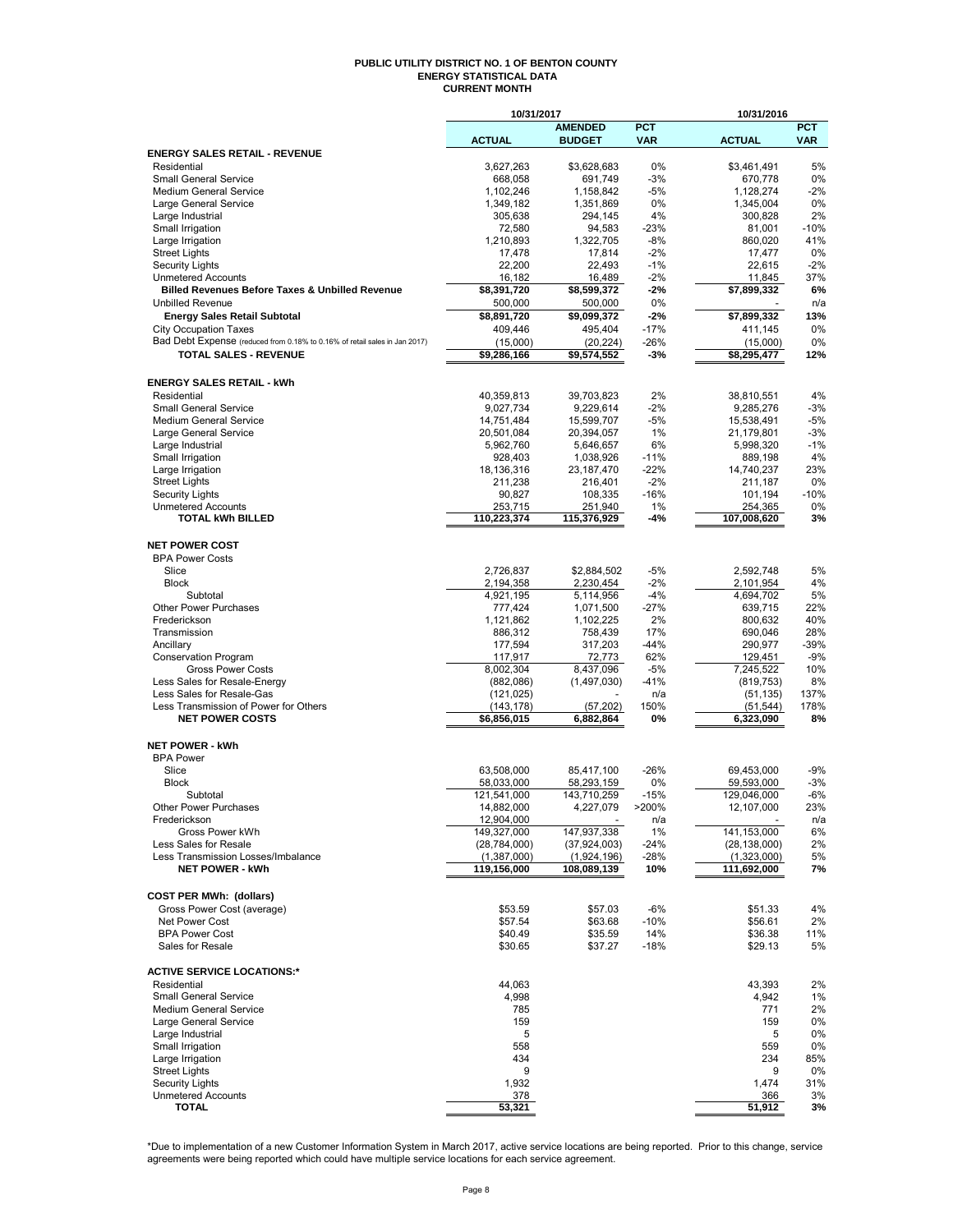#### **PUBLIC UTILITY DISTRICT NO. 1 OF BENTON COUNTY ENERGY STATISTICAL DATA YEAR TO DATE**

|                                                                            | 10/31/2017                 |                            |              | 10/31/2016                 |            |
|----------------------------------------------------------------------------|----------------------------|----------------------------|--------------|----------------------------|------------|
|                                                                            |                            | <b>AMENDED</b>             | <b>PCT</b>   |                            | <b>PCT</b> |
|                                                                            | <b>ACTUAL</b>              | <b>BUDGET</b>              | <b>VAR</b>   | <b>ACTUAL</b>              | <b>VAR</b> |
| <b>ENERGY SALES RETAIL - REVENUE</b>                                       |                            |                            |              |                            |            |
| Residential<br><b>Small General Service</b>                                | 52,186,707<br>7,855,931    | \$51,704,730<br>7,809,145  | 1%<br>1%     | \$43,560,434<br>7,098,737  | 20%<br>11% |
| <b>Medium General Service</b>                                              | 10,700,983                 | 10,825,514                 | $-1%$        | 9,925,591                  | 8%         |
| Large General Service                                                      | 11,909,138                 | 11,978,720                 | $-1%$        | 11,074,973                 | 8%         |
| Large Industrial                                                           | 2,848,213                  | 2,786,336                  | 2%           | 2,674,012                  | 7%         |
| Small Irrigation                                                           | 893,544                    | 960,165                    | $-7%$        | 986,943                    | $-9%$      |
| Large Irrigation                                                           | 20,473,903                 | 20,817,907                 | $-2%$        | 21,216,871                 | $-4%$      |
| <b>Street Lights</b>                                                       | 174,813                    | 174,330                    | 0%           | 171,439                    | 2%         |
| <b>Security Lights</b>                                                     | 222,456                    | 221,618                    | 0%           | 215,862                    | 3%         |
| <b>Unmetered Accounts</b>                                                  | 161,820                    | 161,352                    | 0%           | 152,411                    | 6%         |
| <b>Billed Revenues Before Taxes &amp; Unbilled Revenue</b>                 | \$107,427,508              | \$107,439,817              | 0%           | \$97,077,273               | 11%        |
| <b>Unbilled Revenue</b>                                                    | (2,500,000)                | (2,500,000)                | 0%           | (1,900,000)                | 32%        |
| <b>Energy Sales Retail Subtotal</b>                                        | \$104,927,508              | \$104,939,817              | 0%           | \$95,177,273               | 10%        |
| <b>City Occupation Taxes</b>                                               | 5,131,006                  | 5,178,635                  | $-1%$        | 4,460,154                  | 15%        |
| Bad Debt Expense (reduced from 0.18% to 0.16% of retail sales in Jan 2017) | (187,000)                  | (200, 042)                 | $-7%$        | (183, 530)                 | 2%         |
| TOTAL SALES - REVENUE                                                      | \$109,871,514              | \$109,918,410              | 0%           | \$99,453,897               | 10%        |
|                                                                            |                            |                            |              |                            |            |
| <b>ENERGY SALES RETAIL - kWh</b>                                           |                            |                            |              |                            |            |
| Residential                                                                | 632,135,414                | 629,109,409                | 0%           | 540,136,887                | 17%        |
| <b>Small General Service</b><br><b>Medium General Service</b>              | 108,961,708                | 108,774,172                | 0%           | 102,408,842                | 6%         |
| Large General Service                                                      | 155,853,791<br>192,800,696 | 156,263,144<br>192,235,913 | 0%<br>0%     | 150,377,724<br>185,457,966 | 4%<br>4%   |
| Large Industrial                                                           | 55,614,390                 | 54,351,058                 | 2%           | 54,212,041                 | 3%         |
| Small Irrigation                                                           | 13,586,802                 | 13,938,300                 | $-3%$        | 15,597,284                 | $-13%$     |
| Large Irrigation                                                           | 389,186,233                | 401,681,331                | $-3%$        | 417,327,753                | $-7%$      |
| <b>Street Lights</b>                                                       | 2,112,611                  | 2.122.890                  | 0%           | 2,166,444                  | $-2%$      |
| <b>Security Lights</b>                                                     | 930,955                    | 966,018                    | $-4%$        | 1,061,046                  | $-12%$     |
| <b>Unmetered Accounts</b>                                                  | 2,537,550                  | 2,535,449                  | 0%           | 2,574,250                  | $-1%$      |
| <b>TOTAL kWh BILLED</b>                                                    | 1,553,720,150              | 1,561,977,684              | $-1%$        | 1,471,320,237              | 6%         |
|                                                                            |                            |                            |              |                            |            |
| <b>NET POWER COST</b>                                                      |                            |                            |              |                            |            |
| <b>BPA Power Costs</b>                                                     |                            |                            |              |                            |            |
| Slice                                                                      | \$28,157,966               | \$28,135,893               | 0%           | \$28,275,516               | 0%         |
| <b>Block</b>                                                               | 21,336,081                 | 21,562,523                 | $-1%$        | 21,015,128                 | 2%         |
| Subtotal                                                                   | \$49,494,047               | \$49,698,416               | 0%           | \$49,290,644               | 0%         |
| Other Power Purchases                                                      | 9,448,381                  | 7,321,922                  | 29%          | 7,539,751                  | 25%        |
| Frederickson                                                               | 10,320,795                 | 11,613,778                 | $-11%$       | 11,160,556                 | $-8%$      |
| Transmission                                                               | 8,434,294                  | 7,650,905                  | 10%          | 7,580,409                  | 11%        |
| Ancillary                                                                  | 2,623,948                  | 3,289,370                  | $-20%$       | 3,286,189                  | $-20%$     |
| Generation                                                                 |                            |                            | n/a          |                            | n/a<br>0%  |
| Conservation Program<br><b>Gross Power Costs</b>                           | 459,869<br>\$80,781,334    | 516,108<br>\$80,090,499    | $-11%$<br>1% | 459,542<br>\$79,317,091    | 2%         |
| Less Sales for Resale-Energy                                               | (10, 257, 586)             | (11, 841, 631)             | $-13%$       | (11,004,531)               | $-7%$      |
| Less Sales for Resale-Gas                                                  | (849, 194)                 |                            | n/a          | (742, 618)                 | 14%        |
| Less Transmission of Power for Others                                      | (1,012,262)                | (854, 828)                 | 18%          | (628, 558)                 | 61%        |
| <b>NET POWER COSTS</b>                                                     | \$68,662,292               | \$67,394,040               | 2%           | \$66,941,384               | 3%         |
|                                                                            |                            |                            |              |                            |            |
| <b>NET POWER - kWh</b>                                                     |                            |                            |              |                            |            |
| <b>BPA Power</b>                                                           |                            |                            |              |                            |            |
| Slice                                                                      | 972,846,000                | 1,008,259,604              | $-4%$        | 880,448,000                | 10%        |
| <b>Block</b>                                                               | 776,411,000                | 776,744,634                | 0%           | 771,624,000                | 1%         |
| Subtotal                                                                   | 1,749,257,000              | 1,785,004,238              | $-2%$        | 1,652,072,000              | 6%         |
| <b>Other Power Purchases</b>                                               | 214,693,000                | 192,505,008                | 12%          | 185,321,000                | 16%        |
| Frederickson                                                               | 128,685,000                | 138,906,000                | $-7%$        | 156,949,000                | $-18%$     |
| Gross Power kWh                                                            | 2,092,635,000              | 2,116,415,246              | $-1%$        | 1,994,342,000              | 5%         |
| Less Sales for Resale                                                      | (492, 168, 000)            | (504, 788, 599)            | $-3%$        | (479, 219, 000)            | 3%         |
| Less Transmission Losses/Imbalance                                         | (25, 407, 000)             | (26, 402, 495)             | $-4%$        | (23,753,000)               | 7%         |
| <b>NET POWER - kWh</b>                                                     | 1,575,060,000              | 1,585,224,152              | $-1%$        | 1,491,370,000              | 6%         |
|                                                                            |                            |                            |              |                            |            |
| <b>COST PER MWh: (dollars)</b>                                             |                            |                            |              |                            |            |
| Gross Power Cost (average)                                                 | \$38.60                    | \$37.84                    | 2%           | \$39.77                    | $-3%$      |
| Net Power Cost                                                             | \$43.59                    | \$42.51                    | 3%           | \$44.89                    | $-3%$      |
| <b>BPA Power Cost</b><br>Sales for Resale                                  | \$28.29<br>\$20.84         | \$27.84<br>\$22.67         | 2%<br>-8%    | \$29.84<br>\$22.96         | -5%<br>-9% |
|                                                                            |                            |                            |              |                            |            |
| <b>AVERAGE ACTIVE SERVICE LOCATIONS:*</b>                                  |                            |                            |              |                            |            |
| Residential                                                                | 43,812                     |                            |              | 43,084                     | 2%         |
| <b>Small General Service</b>                                               | 4,971                      |                            |              | 4,908                      | 1%         |
| <b>Medium General Service</b>                                              | 782                        |                            |              | 767                        | 2%         |
| Large General Service                                                      | 160                        |                            |              | 157                        | 2%         |
| Large Industrial                                                           | 5                          |                            |              | 5                          | 0%         |
| Small Irrigation                                                           | 558                        |                            |              | 558                        | 0%         |
| Large Irrigation                                                           | 430                        |                            |              | 233                        | 84%        |
| <b>Street Lights</b>                                                       | 9                          |                            |              | 9                          | 0%         |
| <b>Security Lights</b>                                                     | 1,945                      |                            |              | 1,477                      | 32%        |
| <b>Unmetered Accounts</b>                                                  | 378                        |                            |              | 365                        | 4%         |
| TOTAL                                                                      | 53,048                     |                            |              | 51,562                     | 3%         |

\*Due to implementation of a new Customer Information System in March 2017, active service locations are being reported. Prior to this change, service<br>agreements were being reported which could have multiple service locati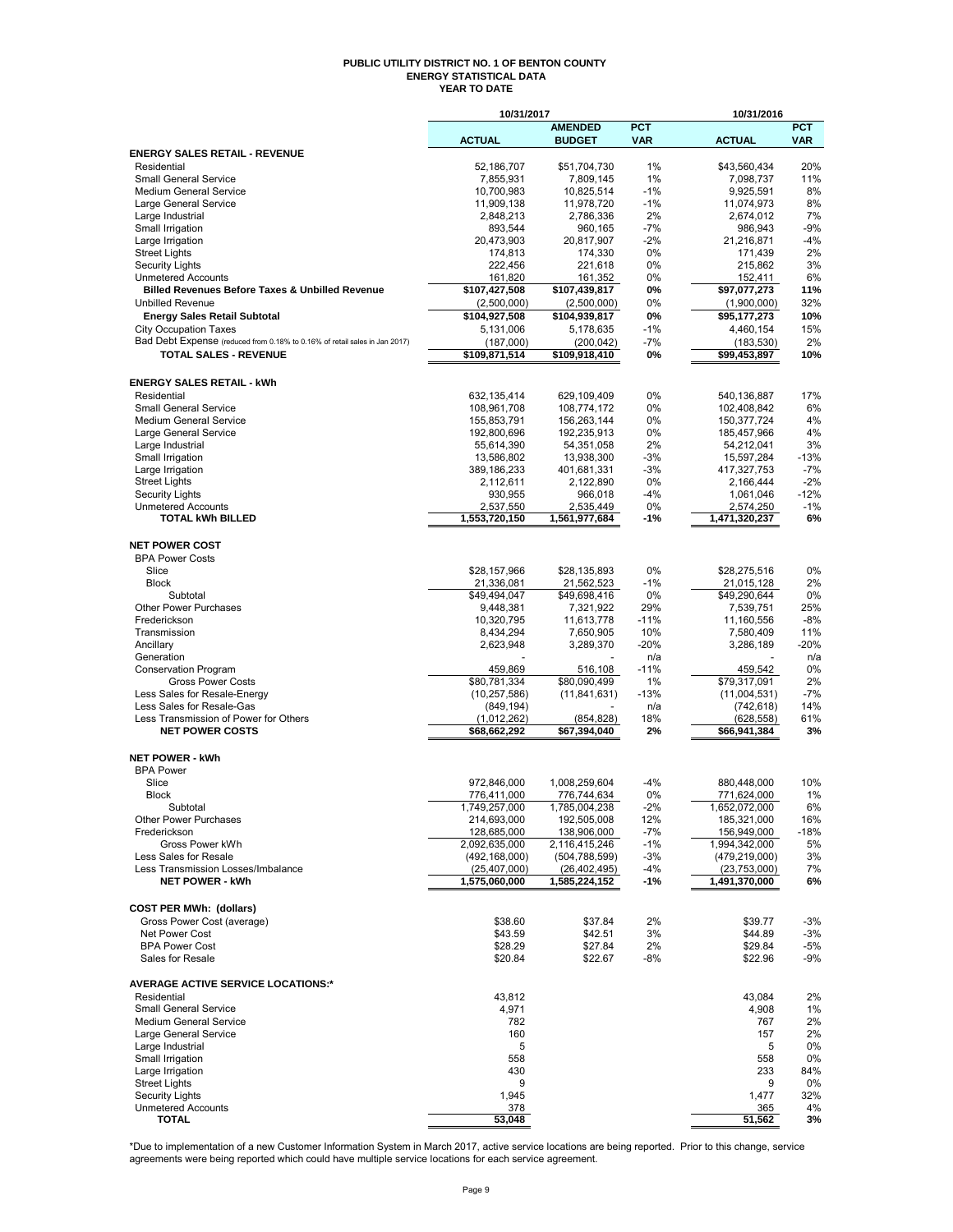#### **PUBLIC UTILITY DISTRICT NO. 1 OF BENTON COUNTY KWH SALES MONTHLY ACTIVITY**

|                               | January     | February       | March      | April      | May        | June        | July        | August     | September  | October    | November   | December                 | <b>Total</b> |
|-------------------------------|-------------|----------------|------------|------------|------------|-------------|-------------|------------|------------|------------|------------|--------------------------|--------------|
|                               |             |                |            |            |            |             |             |            |            |            |            |                          |              |
| Residential<br>2013           | 85,933,904  | 77,488,047     | 56,513,417 | 48,071,841 | 41,520,865 | 42,301,535  | 51,932,912  | 59,463,795 | 53,272,213 | 41,006,176 | 52,879,427 | 87,502,483               | 697,886,615  |
| 2014                          | 90,995,045  | 86,856,866     | 61,276,449 | 46,126,349 | 38,751,097 | 43,347,010  | 51,878,664  | 62,101,272 | 49,381,509 | 38,520,801 | 51,127,327 | 76,441,442               | 696,803,831  |
| 2015                          | 81,753,251  | 70,842,807     | 51,195,817 | 43,964,172 | 38,845,198 | 48,995,659  | 62,750,008  | 58,699,674 | 48,136,350 | 37,850,154 | 46,905,821 | 75,565,855               | 665,504,766  |
| 2016                          | 89,934,474  | 72,255,049     | 53,460,881 | 45,886,799 | 38,721,341 | 44,464,304  | 49,566,548  | 57,564,364 | 49,472,576 | 38,810,551 | 46,586,644 | 75,018,157               | 661,741,688  |
| 2017                          | 114,089,923 | 97,473,618     | 72,629,078 | 50,897,608 | 40,454,502 | 45,014,248  | 55,425,631  | 62,752,408 | 53,038,585 | 40,359,813 |            |                          | 632,135,414  |
| <b>Small General Service</b>  |             |                |            |            |            |             |             |            |            |            |            |                          |              |
| 2013                          | 11,394,724  | 10,700,711     | 8,862,866  | 8,958,701  | 9,285,161  | 9,833,210   | 10,896,923  | 12,097,199 | 11,379,590 | 8,965,721  | 9,306,967  | 11,245,947               | 122,927,720  |
| 2014                          | 12,002,884  | 11,773,687     | 9,247,968  | 8,838,271  | 8,960,528  | 10,069,805  | 10,898,332  | 12,390,218 | 11,106,946 | 9,214,420  | 9,056,203  | 10,725,578               | 124,284,840  |
| 2015                          | 11,273,647  | 10,444,066     | 8,399,963  | 8,630,563  | 9,005,788  | 10,616,996  | 12,060,700  | 11,955,370 | 10,809,845 | 9,065,197  | 8,719,747  | 10,515,898               | 121,497,780  |
| 2016                          | 11,865,345  | 10,615,824     | 8,804,253  | 9,093,517  | 9,217,514  | 10,063,717  | 10,760,436  | 11,863,201 | 10,839,759 | 9,285,276  | 8,652,183  | 10,807,220               | 121,868,245  |
| 2017                          | 13,896,042  | 12,326,759     | 11,375,219 | 8,459,581  | 8,910,557  | 10,148,595  | 11,421,880  | 12,037,978 | 11,357,363 | 9,027,734  |            |                          | 108,961,708  |
| <b>Medium General Service</b> |             |                |            |            |            |             |             |            |            |            |            |                          |              |
| 2013                          | 15,375,716  | 14,629,522     | 12,714,807 | 13,158,263 | 13,461,961 | 14,198,240  | 15,233,651  | 16,943,765 | 16,157,388 | 14,583,038 | 14,990,108 | 15,803,535               | 177,249,994  |
| 2014                          | 16,255,765  | 16,174,267     | 13,320,761 | 13,438,288 | 13,403,247 | 14,808,800  | 15,526,971  | 17,145,841 | 15,985,439 | 15,533,136 | 14,950,232 | 15,501,055               | 182,043,802  |
| 2015                          | 15,719,991  | 15,058,182     | 13,124,396 | 13,611,242 | 14,078,883 | 15,970,931  | 16,957,563  | 16,576,440 | 15,990,572 | 15,576,154 | 14,732,964 | 15,213,004               | 182,610,322  |
| 2016                          | 16,032,684  | 15,129,401     | 12,982,308 | 13,939,681 | 13,879,726 | 14,686,797  | 15,578,700  | 16,516,307 | 16,093,629 | 15,538,491 | 14,711,127 | 15,377,852               | 180,466,703  |
| 2017                          | 17,170,328  | 15,406,899     | 15,083,130 | 13,953,993 | 14,157,015 | 15,250,364  | 15,663,861  | 17,906,763 | 16,509,954 | 14,751,484 |            |                          | 155,853,791  |
| <b>Large General Service</b>  |             |                |            |            |            |             |             |            |            |            |            |                          |              |
| 2013                          | 18,363,206  | 16,370,904     | 16,064,720 | 17,280,008 | 17,300,043 | 17,480,703  | 18,704,243  | 20,956,543 | 20,230,220 | 19,362,880 | 19,518,760 | 17,683,240               | 219,315,470  |
| 2014                          | 18,043,140  | 18,004,500     | 16,529,440 | 16,641,080 | 17,175,060 | 18,408,820  | 19,689,940  | 21,264,420 | 21,006,340 | 21,502,220 | 19,841,340 | 18,573,000               | 226,679,300  |
| 2015                          | 17,888,911  | 17,212,717     | 16,213,065 | 17,278,183 | 17,939,803 | 19,595,384  | 20,935,183  | 20,741,663 | 21,305,140 | 20,558,020 | 18,687,460 | 17,819,400               | 226,174,929  |
| 2016                          | 18,188,600  | 17,545,840     | 16,492,120 | 17,360,382 | 17,583,712 | 18,140,663  | 18,545,919  | 20,497,271 | 19,923,658 | 21,179,801 | 19,314,538 | 18,495,415               | 223,267,919  |
| 2017                          | 18,624,018  | 17,299,889     | 18,510,883 | 17,691,033 | 18,241,931 | 18,951,191  | 20,511,714  | 21,497,993 | 20,970,960 | 20,501,084 |            |                          | 192,800,696  |
| Large Industrial              |             |                |            |            |            |             |             |            |            |            |            |                          |              |
| 2013                          | 6,303,530   | 5,690,550      | 5,970,720  | 6,363,470  | 6,331,645  | 6,273,940   | 6,074,935   | 6,052,520  | 3,037,994  | 6,374,590  | 4,922,960  | 6,405,925                | 69,802,779   |
| 2014                          | 6,203,055   | 5,695,020      | 6,141,110  | 5,917,690  | 6,227,320  | 6,005,800   | 6,111,425   | 6,258,875  | 5,080,145  | 6,181,005  | 6,125,825  | 5,922,215                | 71,869,485   |
| 2015                          | 5,597,495   | 5,394,485      | 5,337,365  | 5,784,330  | 5,632,340  | 5,678,570   | 4,981,620   | 6,171,695  | 5,623,820  | 5,598,540  | 5,408,760  | 5,732,865                | 66,941,885   |
| 2016                          | 5,743,306   | 5,306,745      | 5,715,980  | 5,547,175  | 4,192,375  | 5,666,470   | 5,704,840   | 5,908,980  | 4,427,850  | 5,998,320  | 5,625,690  | 4,774,520                | 64,612,251   |
| 2017                          | 5,118,880   | 5,319,830      | 5,953,160  | 5,959,920  | 4,342,280  | 5,566,080   | 5,565,400   | 6,072,640  | 5,753,440  | 5,962,760  |            |                          | 55,614,390   |
| <b>Small Irrigation</b>       |             |                |            |            |            |             |             |            |            |            |            |                          |              |
| 2013                          | 101         | $\overline{a}$ | 480,748    | 1,347,003  | 2,288,143  | 2,390,103   | 3,152,789   | 2,941,397  | 1,826,383  | 742,890    | 41,696     | 30                       | 15,211,283   |
| 2014                          |             |                | 566,022    | 1,370,794  | 2,487,573  | 2,926,545   | 3,475,842   | 2,988,591  | 2,248,398  | 1,145,157  | (52)       | L,                       | 17,208,870   |
| 2015                          |             | 9              | 648,290    | 1,481,286  | 2,159,616  | 2,668,782   | 3,213,086   | 3,002,663  | 2,075,784  | 1,172,302  | 2,846      | $\overline{\phantom{a}}$ | 16,424,664   |
| 2016                          | 20          | 181            | 469,477    | 1,607,439  | 2,203,347  | 2,637,887   | 2,835,670   | 2,948,608  | 2,005,457  | 889,198    |            | 4                        | 15,597,288   |
| 2017                          | (4)         |                | 277,710    | 434,783    | 1,701,606  | 2,505,109   | 3,147,673   | 2,781,753  | 1,809,769  | 928,403    |            |                          | 13,586,802   |
| <b>Large Irrigation</b>       |             |                |            |            |            |             |             |            |            |            |            |                          |              |
| 2013                          | 259,061     | 415,476        | 10,346,643 | 24,726,514 | 62,939,428 | 75,510,554  | 97,242,342  | 66,591,892 | 27,504,705 | 18,933,975 | 5,069,220  | (2, 131, 722)            | 387,408,088  |
| 2014                          | 247,328     | 266,769        | 11,959,400 | 40,053,677 | 68,929,139 | 94,789,557  | 102,773,871 | 67,085,339 | 38,117,908 | 27,773,132 | 3,179,515  | 258,931                  | 455,434,566  |
| 2015                          | 214,532     | 210,554        | 14,636,633 | 39,362,242 | 61,259,905 | 103,842,869 | 98,850,190  | 67,471,445 | 37,832,472 | 24,467,386 | 3,414,781  | 214,109                  | 451,777,118  |
| 2016                          | 221,312     | 379,179        | 9,247,984  | 45,291,455 | 66,290,382 | 88,901,499  | 88,434,390  | 70,085,659 | 33,735,656 | 14,740,237 | 2,022,639  | 238,007                  | 419,588,399  |
| 2017                          | 200,892     | 229,629        | 1,485,633  | 17,886,279 | 54,086,389 | 93,753,828  | 103,188,520 | 70,975,001 | 29,243,746 | 18,136,316 |            |                          | 389,186,233  |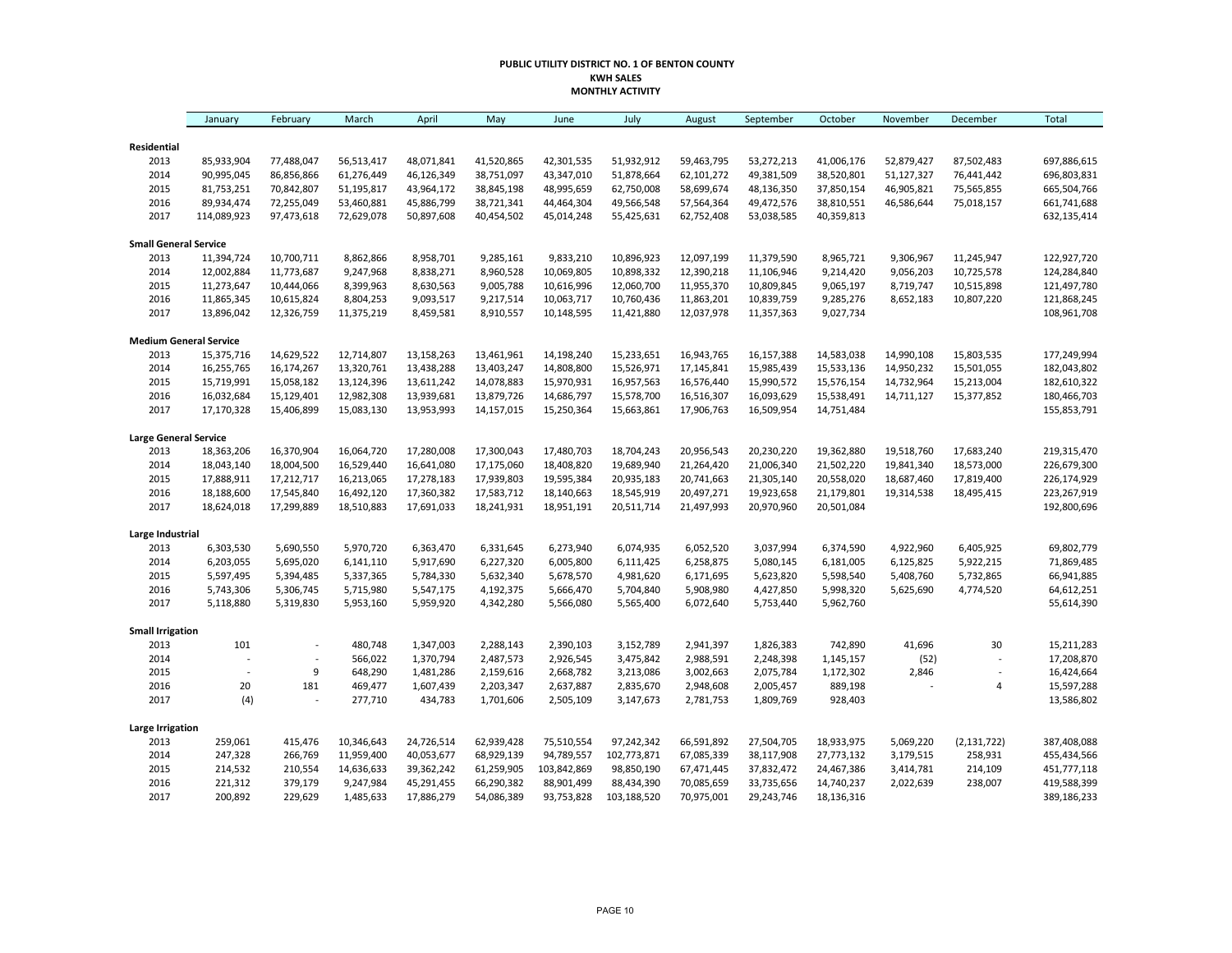#### **PUBLIC UTILITY DISTRICT NO. 1 OF BENTON COUNTY KWH SALES MONTHLY ACTIVITY**

|                        | January     | February    | March       | April       | May         | June        | July        | August      | September   | October     | November    | December    | Total         |
|------------------------|-------------|-------------|-------------|-------------|-------------|-------------|-------------|-------------|-------------|-------------|-------------|-------------|---------------|
|                        |             |             |             |             |             |             |             |             |             |             |             |             |               |
| <b>Street Lights</b>   |             |             |             |             |             |             |             |             |             |             |             |             |               |
| 2013                   | 229,267     | 229,267     | 229,161     | 229,161     | 229,161     | 229,161     | 229,161     | 229,209     | 229,209     | 229,245     | 229,395     | 229,425     | 2,750,822     |
| 2014                   | 229,425     | 229,425     | 229,515     | 229,515     | 225,070     | 224,939     | 225,064     | 225,640     | 225,514     | 225,514     | 225,298     | 225,586     | 2,720,505     |
| 2015                   | 225,624     | 225,624     | 225,624     | 225,672     | 225,672     | 225,672     | 224,880     | 224,880     | 224,928     | 225,024     | 225,024     | 225,024     | 2,703,648     |
| 2016                   | 225,024     | 224,878     | 224,878     | 224,494     | 211,235     | 211,187     | 211,187     | 211,187     | 211,187     | 211,187     | 211,349     | 211,349     | 2,589,142     |
| 2017                   | 211,349     | 211,253     | 211,253     | 211,253     | 211,253     | 211,253     | 211,253     | 211,253     | 211,253     | 211,238     |             |             | 2,112,611     |
| <b>Security Lights</b> |             |             |             |             |             |             |             |             |             |             |             |             |               |
| 2013                   | 104,964     | 104,964     | 105,351     | 105,258     | 105,222     | 105,163     | 105,163     | 104,948     | 104,561     | 104,346     | 103,807     | 103,678     | 1,257,425     |
| 2014                   | 103,678     | 103,678     | 103,420     | 103,377     | 103,334     | 103,248     | 103,476     | 114,623     | 114,494     | 114,494     | 114,444     | 114,430     | 1,296,696     |
| 2015                   | 114,451     | 114,408     | 114,073     | 113,696     | 113,531     | 113,488     | 113,488     | 113,445     | 113,402     | 113,359     | 113,359     | 113,309     | 1,364,009     |
| 2016                   | 113,273     | 113,196     | 113,239     | 113,180     | 101,382     | 101,425     | 101,382     | 101,409     | 101,366     | 101,194     | 101,108     | 101,108     | 1,263,262     |
| 2017                   | 100,963     | 100,920     | 91,650      | 91,545      | 91,424      | 91,134      | 90,782      | 90,860      | 90,850      | 90,827      |             |             | 930,955       |
| Unmetered              |             |             |             |             |             |             |             |             |             |             |             |             |               |
| 2013                   | 243,914     | 245,210     | 246,506     | 246,506     | 247,676     | 247,676     | 247,676     | 247,676     | 247,676     | 247,676     | 247,676     | 247,686     | 2,963,554     |
| 2014                   | 247,686     | 247,516     | 247,516     | 247,516     | 248,246     | 248,246     | 248,246     | 249,106     | 249,106     | 249,106     | 249,106     | 249,106     | 2,980,502     |
| 2015                   | 249,106     | 249,106     | 249,106     | 248,919     | 248,919     | 248,919     | 248,919     | 254,930     | 254,845     | 255,749     | 257,045     | 257,045     | 3,022,608     |
| 2016                   | 257,045     | 257,045     | 257,045     | 257,045     | 257,045     | 257,045     | 258,341     | 259,637     | 259,637     | 254,365     | 254,365     | 254,365     | 3,082,980     |
| 2017                   | 253,915     | 253,915     | 253,715     | 253,715     | 253,715     | 253,715     | 253,715     | 253,715     | 253,715     | 253,715     |             |             | 2,537,550     |
| Total                  |             |             |             |             |             |             |             |             |             |             |             |             |               |
| 2013                   | 138,208,387 | 125,874,651 | 111,534,939 | 120,486,725 | 153,709,305 | 168,570,285 | 203,819,795 | 185,628,944 | 133,989,939 | 110,550,537 | 107,310,016 | 137,090,227 | 1,696,773,750 |
| 2014                   | 144,328,006 | 139,351,728 | 119,621,601 | 132,966,557 | 156,510,614 | 190,932,770 | 210,931,831 | 189,823,925 | 143,515,799 | 120,458,985 | 104,869,238 | 128,011,343 | 1,781,322,397 |
| 2015                   | 133,037,008 | 119,751,958 | 110,144,332 | 130,700,305 | 149,509,655 | 207,957,270 | 220,335,637 | 185,212,205 | 142,367,158 | 114,881,885 | 98,467,807  | 125,656,509 | 1,738,021,729 |
| 2016                   | 142,581,083 | 121,827,338 | 107,768,165 | 139,321,167 | 152,658,059 | 185,130,994 | 191,997,413 | 185,956,623 | 137,070,775 | 107,008,620 | 97,479,643  | 125,277,997 | 1,694,077,877 |
| 2017                   | 169,666,306 | 148,622,712 | 125,871,431 | 115,839,710 | 142,450,672 | 191,745,517 | 215,480,429 | 194,580,364 | 139,239,635 | 110,223,374 |             |             | 1,553,720,150 |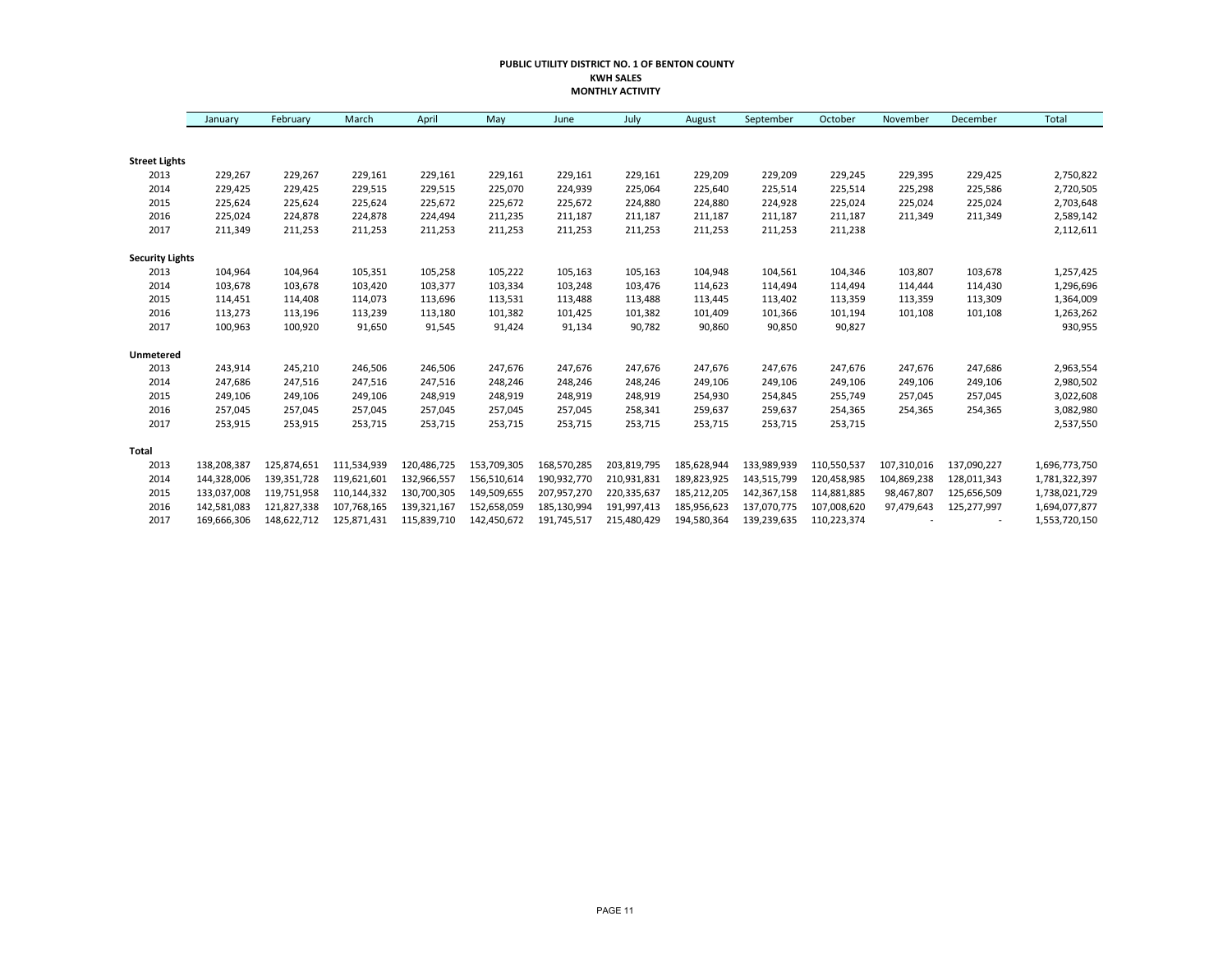## **PUBLIC UTILITY DISTRICT NO. 1 OF BENTON COUNTY CAPITAL ADDITIONS AND RETIREMENTS CURRENT MONTH**

|                                                       | <b>BALANCE</b>           |                                            |                          | <b>BALANCE</b>           |
|-------------------------------------------------------|--------------------------|--------------------------------------------|--------------------------|--------------------------|
|                                                       | 9/30/2017                | <b>ADDITIONS</b>                           | <b>RETIREMENTS</b>       | 10/31/2017               |
| <b>INTANGIBLE PLANT:</b>                              |                          |                                            |                          |                          |
| Organizations                                         | \$28,379                 | \$0                                        | \$0                      | \$28,379                 |
| Franchises & Consents                                 | 10,022                   |                                            |                          | 10,022                   |
| Miscellaneous & Intangible Plant                      | 29,078                   | $\overline{\phantom{a}}$                   | $\overline{\phantom{a}}$ | 29,078                   |
| <b>TOTAL</b>                                          | \$67,480                 | $\blacksquare$                             |                          | 67,480                   |
| <b>GENERATION PLANT:</b>                              |                          |                                            |                          |                          |
| Land & Land Rights                                    |                          |                                            |                          |                          |
| Structures & Improvements                             | 1,141,911                |                                            |                          | 1,141,911                |
| <b>Fuel Holders &amp; Accessories</b>                 |                          |                                            |                          |                          |
| <b>Other Electric Generation</b>                      | 770,459                  |                                            |                          | 770,459                  |
| <b>Accessory Electric Equipment</b>                   |                          |                                            |                          |                          |
| Miscellaneous Power Plant Equipment<br><b>TOTAL</b>   | 1,912,370                | $\overline{\phantom{a}}$<br>$\blacksquare$ |                          | 1,912,370                |
|                                                       |                          |                                            |                          |                          |
| <b>TRANSMISSION PLANT:</b>                            |                          |                                            |                          |                          |
| Land & Land Rights                                    | 156,400                  |                                            |                          | 156,400                  |
| Clearing Land & Right Of Ways                         | 25,544                   |                                            |                          | 25,544                   |
| <b>Transmission Station Equipment</b>                 | 832,047                  |                                            |                          | 832,047                  |
| <b>Towers &amp; Fixtures</b>                          | 256,175                  |                                            |                          | 256,175                  |
| Poles & Fixtures                                      | 4,805,562                |                                            |                          | 4,805,562                |
| Overhead Conductor & Devices                          | 3,933,872                |                                            |                          | 3,933,872                |
| <b>TOTAL</b>                                          | 10,009,600               |                                            |                          | 10,009,600               |
| <b>DISTRIBUTION PLANT:</b>                            |                          |                                            |                          |                          |
| Land & Land Rights                                    | 1,719,251                |                                            |                          | 1,719,251                |
| Structures & Improvements                             | 295,502                  |                                            |                          | 295,502                  |
| <b>Station Equipment</b>                              | 39,871,887               |                                            |                          | 39,871,887               |
| Poles, Towers & Fixtures                              | 20,203,366               | 21,082                                     | (2,367)                  | 20,222,081               |
| Overhead Conductor & Devices                          | 12,991,522               |                                            |                          | 12,991,522               |
| <b>Underground Conduit</b>                            | 34,216,848               | 37,828                                     |                          | 34,254,676               |
| Underground Conductor & Devices                       | 45,119,257               | 147,225                                    | (3, 156)                 | 45,263,326               |
| <b>Line Transformers</b>                              | 30,141,467               | 15,646                                     |                          | 30, 157, 113             |
| Services-Overhead                                     | 2,771,803                | 12,734                                     |                          | 2,784,537                |
| Services-Underground                                  | 19,572,255               | 164,803                                    |                          | 19,737,058               |
| Meters                                                | 9,904,899                | 31,845                                     |                          | 9,936,744                |
| Security Lighting                                     | 867,395                  |                                            | (594)                    | 866,801                  |
| <b>Street Lighting</b>                                | 760,352                  |                                            |                          | 760,352                  |
| <b>SCADA System</b><br><b>TOTAL</b>                   | 2,420,455<br>220,856,259 | 7,317<br>438,480                           | (6, 117)                 | 2,427,772<br>221,288,622 |
|                                                       |                          |                                            |                          |                          |
| <b>GENERAL PLANT:</b>                                 |                          |                                            |                          |                          |
| Land & Land Rights                                    | 1,130,759                |                                            |                          | 1,130,759                |
| Structures & Improvements                             | 18,497,562               |                                            |                          | 18,497,562               |
| Information Systems & Technology                      | 18,723,278               | 115,750                                    |                          | 18,839,028               |
| <b>Transportation Equipment</b>                       | 7,648,951                |                                            |                          | 7,648,951                |
| <b>Stores Equipment</b>                               | 54,108                   |                                            |                          | 54,108                   |
| Tools, Shop & Garage Equipment                        | 461,913                  |                                            |                          | 461,913                  |
| Laboratory Equipment                                  | 489,135                  |                                            |                          | 489,135                  |
| <b>Communication Equipment</b>                        | 2,432,645                |                                            |                          | 2,432,645                |
| <b>Broadband Equipment</b><br>Miscellaneous Equipment | 20,292,159               | 164,526                                    |                          | 20,456,685               |
|                                                       | 1,141,835                |                                            |                          | 1,141,835                |
| <b>Other Capitalized Costs</b><br><b>TOTAL</b>        | 12,136,829<br>83,009,174 | 13,263<br>293,539                          | $\blacksquare$           | 12,150,092<br>83,302,713 |
|                                                       |                          |                                            |                          |                          |
| TOTAL ELECTRIC PLANT ACCOUNTS                         | 315,854,882              | 732,019                                    | (6, 117)                 | 316,580,784              |
| <b>PLANT HELD FOR FUTURE USE</b>                      | 388,589                  |                                            |                          | 388,589                  |
| <b>CONSTRUCTION WORK IN PROGRESS</b>                  | 3,809,901                | 698,726                                    |                          | 4,508,627                |
| <b>TOTAL CAPITAL</b>                                  | 320,053,372              | 1,430,745                                  | (\$6,117)                | \$321,478,000            |
|                                                       |                          |                                            |                          |                          |

**\$1,241,258 Amended Budget**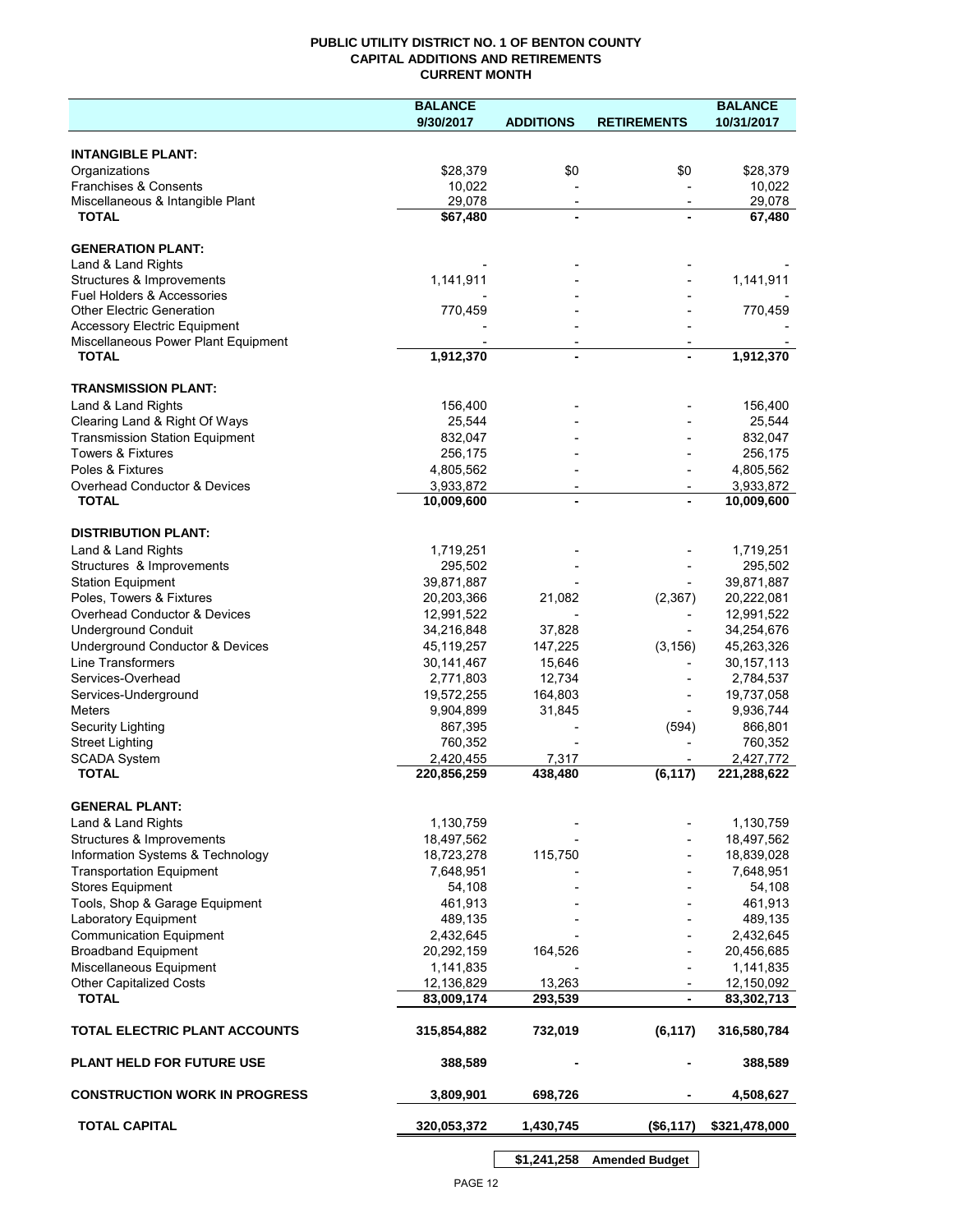## **PUBLIC UTILITY DISTRICT NO. 1 OF BENTON COUNTY CAPITAL ADDITIONS AND RETIREMENTS YEAR TO DATE**

|                                       | <b>BALANCE</b> |                  |                    | <b>BALANCE</b> |
|---------------------------------------|----------------|------------------|--------------------|----------------|
|                                       | 12/31/2016     | <b>ADDITIONS</b> | <b>RETIREMENTS</b> | 9/30/2017      |
|                                       |                |                  |                    |                |
| <b>INTANGIBLE PLANT:</b>              |                |                  |                    |                |
| Organizations                         | \$28,379       | \$0              | \$0                | \$28,379       |
| Franchises & Consents                 | 10,022         |                  |                    | 10,022         |
| Miscellaneous & Intangible Plant      | 29,078         |                  |                    | 29,078         |
| <b>TOTAL</b>                          | 67,480         |                  |                    | 67,480         |
|                                       |                |                  |                    |                |
| <b>GENERATION PLANT:</b>              |                |                  |                    |                |
| Land & Land Rights                    |                |                  |                    |                |
| Structures & Improvements             | 1,141,911      |                  |                    | 1,141,911      |
| Fuel Holders & Accessories            |                |                  |                    |                |
| <b>Other Electric Generation</b>      | 770,459        |                  |                    | 770,459        |
| <b>Accessory Electric Equipment</b>   |                |                  |                    |                |
| Miscellaneous Power Plant Equipment   |                |                  |                    |                |
| <b>TOTAL</b>                          | 1,912,370      |                  |                    | 1,912,370      |
|                                       |                |                  |                    |                |
| <b>TRANSMISSION PLANT:</b>            |                |                  |                    |                |
| Land & Land Rights                    | 156,400        |                  |                    | 156,400        |
| Clearing Land & Right Of Ways         | 25,544         |                  |                    | 25,544         |
| <b>Transmission Station Equipment</b> | 832,047        |                  |                    | 832,047        |
| <b>Towers &amp; Fixtures</b>          | 256,175        |                  |                    | 256,175        |
| Poles & Fixtures                      | 3,975,802      | 829,760          |                    | 4,805,562      |
| Overhead Conductor & Devices          | 3,021,163      | 912,709          |                    | 3,933,872      |
| <b>TOTAL</b>                          | 8,267,131      | 1,742,469        |                    | 10,009,600     |
|                                       |                |                  |                    |                |
| <b>DISTRIBUTION PLANT:</b>            |                |                  |                    |                |
| Land & Land Rights                    | 1,705,260      | 13,991           |                    | 1,719,251      |
| Structures & Improvements             | 295,502        |                  |                    | 295,502        |
| <b>Station Equipment</b>              | 39,410,815     | 461,072          |                    | 39,871,887     |
| Poles, Towers & Fixtures              | 19,218,866     | 1,119,148        | (115, 933)         | 20,222,081     |
| Overhead Conductor & Devices          | 12,576,108     | 497,453          | (82,039)           | 12,991,522     |
| <b>Underground Conduit</b>            | 33,461,641     | 811,909          | (18, 874)          | 34,254,676     |
| Underground Conductor & Devices       | 44,277,262     | 1,141,023        | (154, 959)         | 45,263,326     |
| Line Transformers                     | 29,598,443     | 678,877          | (120, 207)         | 30, 157, 113   |
| Services-Overhead                     | 2,721,175      | 87,634           | (24, 272)          | 2,784,537      |
| Services-Underground                  | 19,250,486     | 505,491          | (18, 919)          | 19,737,058     |
| <b>Meters</b>                         | 9,392,664      | 544,080          |                    | 9,936,744      |
| Security Lighting                     | 869,023        | 4,310            | (6, 532)           | 866,801        |
| <b>Street Lighting</b>                | 760,352        |                  |                    | 760,352        |
| <b>SCADA System</b>                   | 2,283,127      | 144,645          |                    | 2,427,772      |
| <b>TOTAL</b>                          | 215,820,724    | 6,009,633        | (541, 735)         | 221,288,622    |
|                                       |                |                  |                    |                |
| <b>GENERAL PLANT:</b>                 |                |                  |                    |                |
| Land & Land Rights                    | 1,130,759      |                  |                    | 1,130,759      |
| Structures & Improvements             | 18,383,949     | 113,613          |                    | 18,497,562     |
| Information Systems & Technology      | 16,649,095     | 2,189,933        |                    | 18,839,028     |
| <b>Transportation Equipment</b>       | 7,324,621      | 388,949          | (64, 619)          | 7,648,951      |
| <b>Stores Equipment</b>               | 54,108         |                  |                    | 54,108         |
| Tools, Shop & Garage Equipment        | 461,913        |                  |                    | 461,913        |
| Laboratory Equipment                  | 489,135        |                  |                    | 489,135        |
| <b>Communication Equipment</b>        | 2,412,166      | 20,479           |                    | 2,432,645      |
| <b>Broadband Equipment</b>            | 19,695,747     | 760,938          |                    | 20,456,685     |
| Miscellaneous Equipment               | 1,168,910      |                  | (27, 075)          | 1,141,835      |
| <b>Other Capitalized Costs</b>        | 11,967,255     | 183,477          | (640)              | 12,150,092     |
| <b>TOTAL</b>                          | 79,737,658     | 3,657,389        | (92, 334)          | 83,302,713     |
|                                       |                |                  |                    |                |
| TOTAL ELECTRIC PLANT ACCOUNTS         | 305,805,362    | 11,409,491       | (634,069)          | 316,580,784    |
|                                       |                |                  |                    |                |
| <b>PLANT HELD FOR FUTURE USE</b>      | 388,589        |                  |                    | 388,589        |
|                                       |                |                  |                    |                |
| <b>CONSTRUCTION WORK IN PROGRESS</b>  | 5,585,292      | (1,076,665)      |                    | 4,508,627      |
|                                       |                |                  |                    |                |
| <b>TOTAL CAPITAL</b>                  | 311,777,971    | \$10,332,826     | (\$634,069)        | \$321,478,000  |
|                                       |                |                  |                    |                |
|                                       |                | \$13,208,587     | <b>Budget</b>      |                |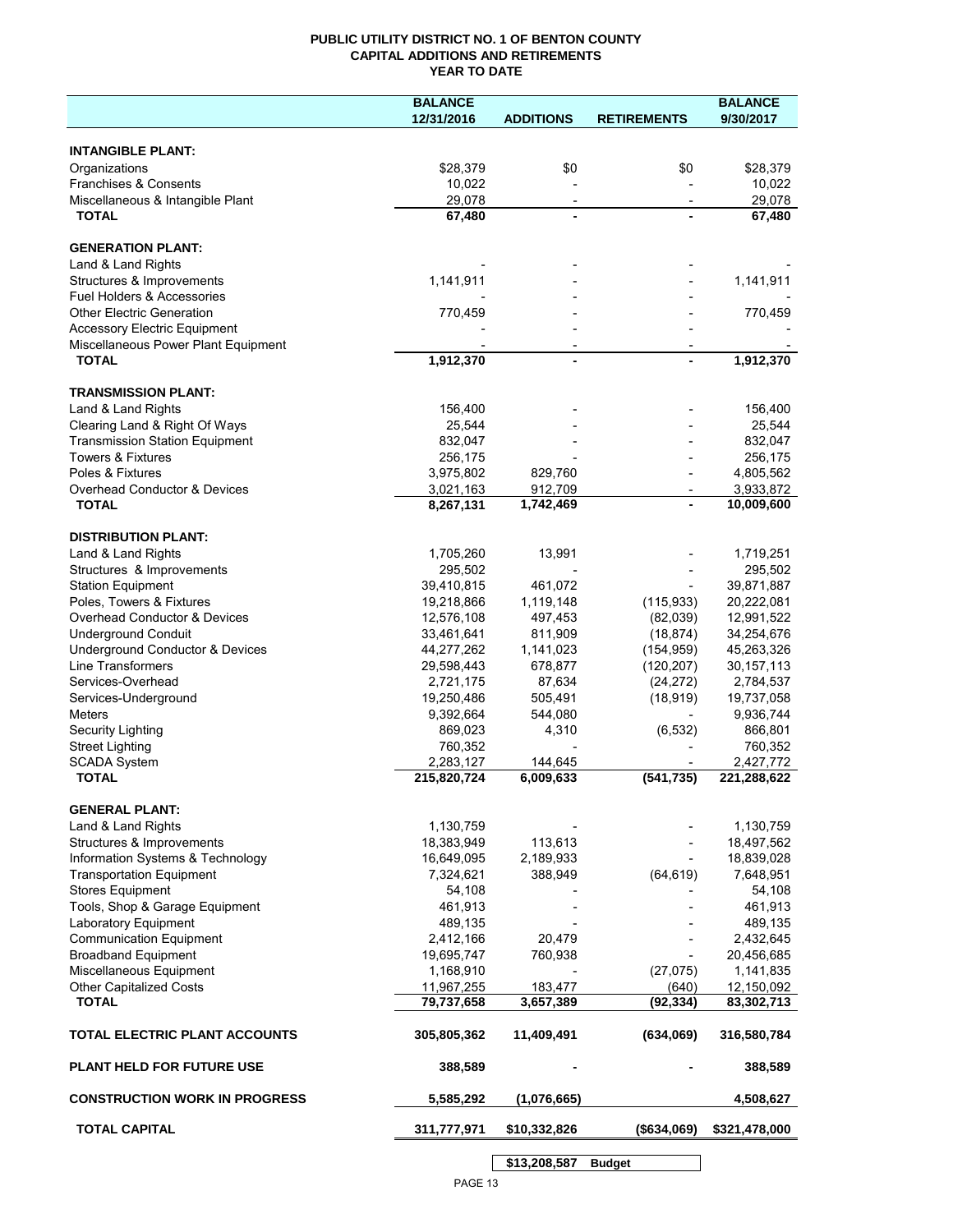## **PUBLIC UTILITY DISTRICT NO. 1 OF BENTON COUNTY STATEMENT OF CASH FLOWS**

|                                                                                                          | <b>YTD</b>         | <b>Monthly</b> |
|----------------------------------------------------------------------------------------------------------|--------------------|----------------|
|                                                                                                          | 10/31/2017         | 10/31/2017     |
|                                                                                                          |                    |                |
| <b>CASH FLOWS FROM OPERATING ACTIVITIES</b>                                                              |                    |                |
| Cash Received from Customers and Counterparties                                                          | \$128,648,147      | \$11,757,946   |
| Cash Paid to Suppliers and Counterparties                                                                | (87, 393, 120)     | (8,366,843)    |
| Cash Paid to Employees                                                                                   | (11, 574, 900)     | (1, 103, 389)  |
| <b>Taxes Paid</b>                                                                                        | (12, 189, 962)     | (766, 668)     |
| <b>Net Cash Provided by Operating Activities</b>                                                         | 17,490,165         | 1,521,046      |
| <b>CASH FLOWS FROM NONCAPITAL FINANCING ACTIVITIES</b>                                                   |                    |                |
| Other Interest Expense                                                                                   | (30, 333)          | (10, 222)      |
| Net Cash Used by Noncapital Financing Activities                                                         | (30, 333)          | (10, 222)      |
|                                                                                                          |                    |                |
| <b>CASH FLOWS FROM CAPITAL AND RELATED FINANCING ACTIVITIES</b>                                          |                    |                |
| <b>Acquisition of Capital Assets</b>                                                                     | (9,673,611)        | (1,207,048)    |
| Proceeds from Sale of Revenue Bonds                                                                      |                    |                |
| Reimbursement of Bond Expense                                                                            | 10,205             |                |
| <b>Bond Principal Paid</b>                                                                               | (3,045,000)        | (3,045,000)    |
| <b>Bond Interest Paid</b>                                                                                | (3,006,587)        | (1,551,118)    |
| <b>Capital Contributions</b>                                                                             | 1,502,772          | 66,930         |
| Sale of Assets                                                                                           | 63,847             | 5,033          |
| Net Cash Used by Capital and Related Financing Activities                                                | (14, 148, 374)     | (5,731,203)    |
|                                                                                                          |                    |                |
| <b>CASH FLOWS FROM INVESTING ACTIVITIES</b>                                                              |                    |                |
| Interest Income                                                                                          | 426,518            | 48.207         |
| Proceeds from Sale of Investments                                                                        | 8,008,658          |                |
| Purchase of Investments                                                                                  | (7,998,770)        |                |
| Joint Venture Net Revenue (Expense)                                                                      |                    |                |
| Net Cash Used/Provided by Investing Activities                                                           | 436,406            | 48,207         |
| <b>NET INCREASE (DECREASE) IN CASH</b>                                                                   | 3,747,864          | (4, 172, 172)  |
|                                                                                                          |                    |                |
| <b>CASH BALANCE, BEGINNING</b>                                                                           | \$43,414,514       | \$51,334,550   |
| <b>CASH BALANCE, ENDING</b>                                                                              | \$47,162,378       | \$47,162,378   |
| <b>RECONCILIATION OF NET OPERATING INCOME TO NET</b>                                                     |                    |                |
| <b>CASH PROVIDED BY OPERATING ACTIVITIES</b>                                                             |                    |                |
| <b>Net Operating Revenues</b>                                                                            | \$5,553,665        | (\$1,019,637)  |
|                                                                                                          |                    |                |
| Adjustments to reconcile net operating income to net cash                                                |                    |                |
| provided by operating activities:                                                                        |                    |                |
| Depreciation & Amortization                                                                              | 8,438,434          | 862,126        |
| <b>Unbilled Revenues</b>                                                                                 | 2,500,000          | (500,000)      |
| Misellaneous Other Revenue & Receipts                                                                    | 212,659            | 8              |
| <b>GASB 68 Pension Expense</b>                                                                           |                    |                |
| Decrease (Increase) in Accounts Receivable                                                               | 1,037,458          | 1,568,671      |
| Decrease (Increase) in BPA Prepay Receivable                                                             | 500,000            | 50,000         |
| Decrease (Increase) in Inventories                                                                       | 108,032            | (25, 762)      |
| Decrease (Increase) in Prepaid Expenses<br>Decrease (Increase) in Wholesale Power Receivable             | 207,001            | 35,856         |
|                                                                                                          | 137,490            | (217, 940)     |
| Decrease (Increase) in Miscellaneous Assets<br>Decrease (Increase) in Prepaid Expenses and Other Charges | (977)<br>2,051,201 | 136,792        |
| Decrease (Increase) in Deferred Derivative Outflows                                                      | 1,393,972          | 21,612         |
| Increase (Decrease) in Deferred Derivative Inflows                                                       | (1,569,200)        | (88, 592)      |
| Increase (Decrease) in Warrants Outstanding                                                              |                    |                |
| Increase (Decrease) in Accounts Payable                                                                  | (1,337,406)        | 639,442        |
| Increase (Decrease) in Accrued Taxes Payable                                                             | (325,080)          | 168,201        |
| Increase (Decrease) in Customer Deposits                                                                 | 158,596            | 33,888         |
| Increase (Decrease) in BPA Prepay Incentive Credit                                                       | (134, 380)         | (13, 438)      |
| Increase (Decrease) in Other Current Liabilities                                                         | 749,046            | (83, 363)      |
| Increase (Decrease) in Other Credits                                                                     | (2, 190, 346)      | (46, 818)      |
|                                                                                                          |                    |                |
| <b>Net Cash Provided by Operating Activities</b><br>PAGE 14                                              | \$17,490,165       | \$1,521,046    |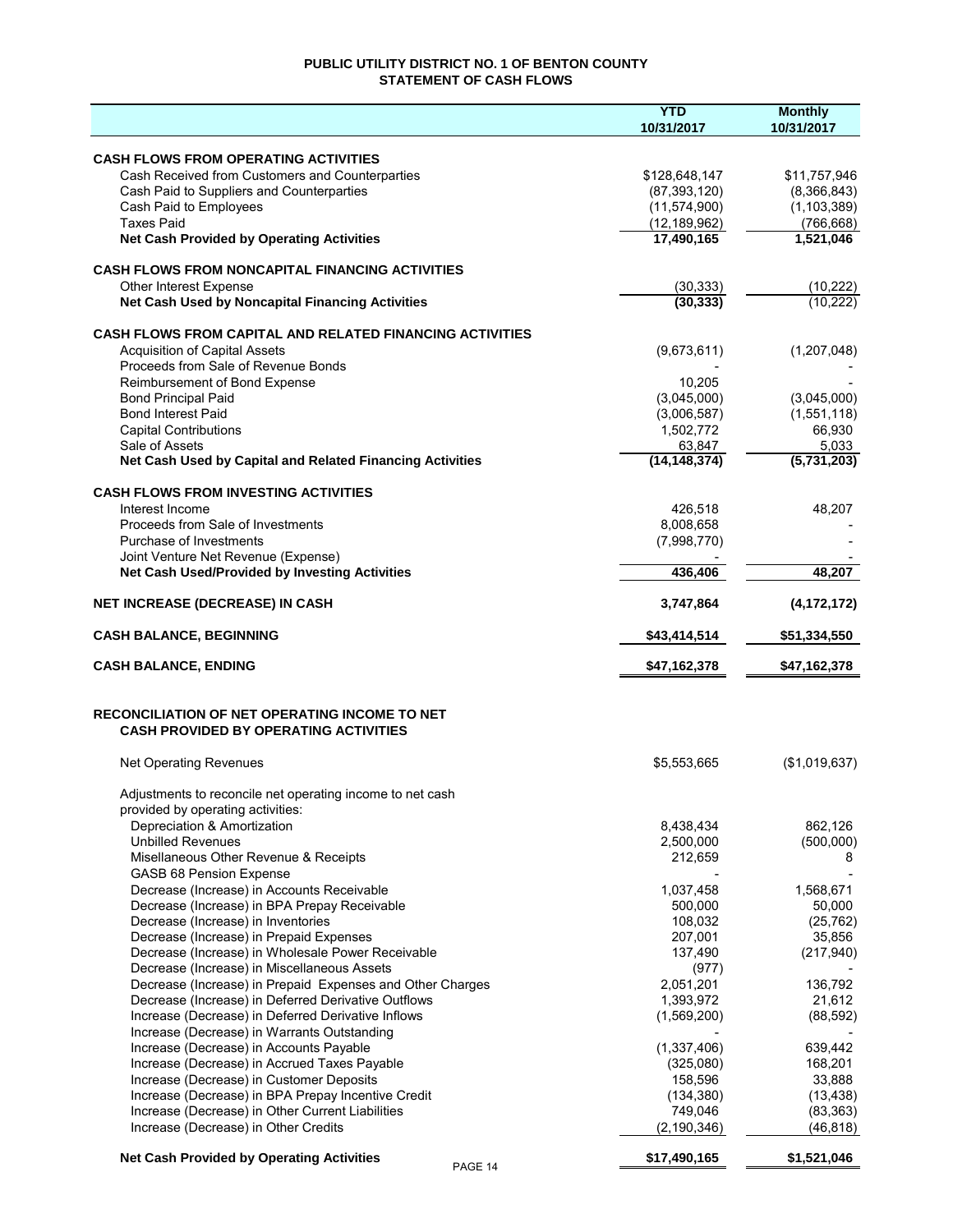## **PUBLIC UTILITY DISTRICT NO. 1 OF BENTON COUNTY WEATHER STATISTICS October 31, 2017**



| 14-yr Avg                               | 995    | 746    | 564    | 353    | 138   | 28    | 0.14 | ∼ | 47  | 342   |  | 4.900 l |
|-----------------------------------------|--------|--------|--------|--------|-------|-------|------|---|-----|-------|--|---------|
| <b>Cumulative HDDs in Billing Cycle</b> |        |        |        |        |       |       |      |   |     |       |  |         |
| 2017                                    | 40.813 | 33.085 | 24.376 | 14.293 | 8.683 | .812  | 173  |   | 629 | .059  |  | 130.923 |
| 2016                                    | 31.646 | 23.061 | 18.271 | 10.233 | 2.885 | 1.483 | 587  |   | 399 | 4.813 |  | 93.378  |
| 14-yr Avg                               | 32.033 | 25.870 | 21.647 | 14.084 | 7.834 | 2.272 | 333  |   | 526 | 5.125 |  | 109.729 |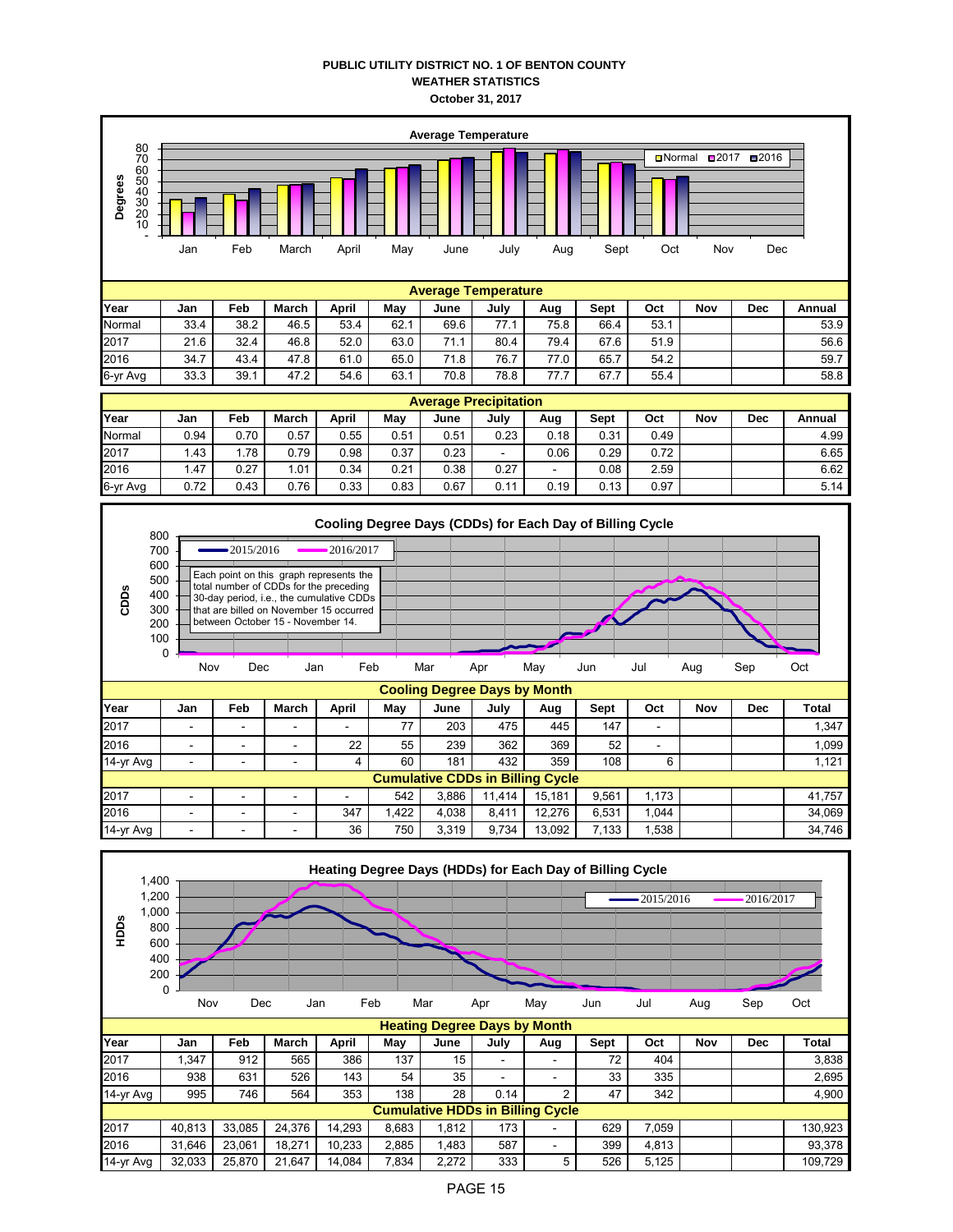#### **PUBLIC UTILITY DISTRICT NO. 1 OF BENTON COUNTY BROADBAND SUMMARY**

#### *October Highlights*

Church of Nazarene, I-3 Global, Chervenell Construction, Alexander the Grape, JMS Insurance, McKay, Gold's Gym, Yesco, and Washington Vision Therapy are all new Access Internet connections. Kurion upgraded one of their locations to 250Mbps, PocketiNet upgraded their Badger Mountain connection to 2Gig and Lamb Weston upgraded their Gage location to 1Gig. Numerica, Tri-Cities Cancer Center on Deschutes, and Pacific Steel and Recycling are all new transport connections on the network.

|                                                                                  | <b>ACTUALS</b><br>2017   |                                 |                                   |                          |              |              |            |                  |               |                          |             |            |            |            |             |                             |                        |
|----------------------------------------------------------------------------------|--------------------------|---------------------------------|-----------------------------------|--------------------------|--------------|--------------|------------|------------------|---------------|--------------------------|-------------|------------|------------|------------|-------------|-----------------------------|------------------------|
|                                                                                  | 2017 Budget              | <b>Amended</b><br><b>Budget</b> | Jan                               | Feb                      | <b>March</b> | <b>April</b> | May        | June             | July          | <b>August</b>            | <b>Sept</b> | Oct        | <b>Nov</b> | <b>Dec</b> | <b>YTD</b>  | <b>Budget</b><br>Variance   | Inception<br>to Date   |
| <b>OPERATING REVENUES</b>                                                        |                          |                                 |                                   |                          |              |              |            |                  |               |                          |             |            |            |            |             |                             |                        |
| Ethernet                                                                         | 1,523,071                | 1,513,071                       | \$113,725                         | \$115,216                | \$111,485    | \$111,901    | \$108,284  | \$102,688        | \$111,252     | \$111,402                | \$113,338   | \$109,800  |            |            | \$1,109,090 | 403,981                     |                        |
| Non-Recurring Charges                                                            |                          |                                 | 1,500                             | 25,519                   | 1,350        | 2,250        | 2,000      | 7,600            | 3,100         | 3,100                    | 1,500       | 3,100      |            |            | 51,019      | (51, 019)                   |                        |
| <b>TDM</b>                                                                       | 69,372                   | 69,372                          | 5,781                             | 5,781                    | 5,781        | 5,445        | 5,250      | 5,250            | 5,250         | 3,750                    | 3,750       | 3,750      |            |            | 49,788      | 19,584                      |                        |
| Wireless                                                                         | 312                      | 312                             | 26                                | 26                       | 26           | 26           | 26         | 26               | 26            | 26                       | 26          | 26         |            |            | 260         | 52                          |                        |
| Internet Transport Service                                                       | 123,540                  | 123,540                         | 4,255                             | 3,019                    | 3,705        | 3,700        | 3,775      | 8,400            | 3,802         | 3,963                    | 3,750       | 3,829      |            |            | 42,197      | 81,343                      |                        |
| <b>Fixed Wireless</b>                                                            | 82,779                   | 82,779                          | 5,976                             | 5,832                    | 5,790        | 5,726        | 5,694      | 5,698            | 5,671         | 5,519                    | 4,783       | 4,930      |            |            | 55,619      | 27,160                      |                        |
| Access Internet                                                                  |                          | 80,000                          | 182                               | 2,388                    | 3,622        | 4,697        | 5,361      | 6,717            | 6,871         | 8,630                    | 7,348       | 9,840      |            |            | 55,656      |                             |                        |
| Broadband Revenue - Other                                                        | 281,642                  | 281,642                         | 45,513                            | 41,927                   | 43,720       | 43.720       | 43,720     | 43,720           | 43.720        | 43,720                   | 43,720      | 43,720     |            |            | 437,201     | (155, 559)                  |                        |
| Subtotal                                                                         | 2,080,716                | 2,150,716                       | 176,959                           | 199,708                  | 175,479      | 177,464      | 174,111    | 180,099          | 179,691       | 180,110                  | 178,216     | 178,994    |            |            | 1,800,830   |                             |                        |
| NoaNet Maintenance Revenue                                                       |                          |                                 |                                   |                          |              |              |            |                  |               |                          |             |            |            |            |             |                             |                        |
| <b>Bad Debt Expense</b>                                                          |                          |                                 |                                   | $\sim$                   |              |              |            |                  |               |                          |             |            |            |            |             |                             |                        |
| <b>Total Operating Revenues</b>                                                  | 2,080,716                | 2,150,716                       | 176,959                           | 199,708                  | 175,479      | 177,464      | 174,111    | 180,099          | 179,691       | 180,110                  | 178,216     | 178,994    |            |            | \$1,800,830 | 349,886                     | 18,039,446             |
| <b>OPERATING EXPENSES</b><br>Marketing & Business Development                    | $\overline{\phantom{a}}$ |                                 |                                   | $\sim$                   |              |              |            |                  |               | $\sim$                   |             |            |            |            |             |                             |                        |
| <b>General Expenses</b>                                                          | 318,185                  | 395,968                         | 61,302                            | 81,153                   | 25,314       | 28,565       | 132,171    | 59,487           | 65,087        | 61,173                   | 63,766      | 63,536     |            |            | \$641,555   | (245, 587)                  |                        |
| Other Maintenance                                                                | 90,000                   | 90,000                          | 477                               | 271                      | 16,169       | 2,833        | 3,896      | 5,704            | 7,623         | 3,424                    | 7,982       | 50,472     |            |            | \$98,853    | (8, 853)                    |                        |
| <b>NOC Maintenance</b>                                                           | 411,681                  | 443,627                         | 1,460                             | $\sim$                   | (1,460)      |              |            |                  | ٠             | $\sim$                   |             |            |            |            |             | 443,627                     |                        |
| Wireless Maintenance                                                             | ۰.                       | $\overline{\phantom{a}}$        |                                   | $\sim$                   |              |              |            | $\sim$           | $\sim$        | 307                      |             |            |            |            | \$307       | (307)                       |                        |
| Subtotal                                                                         | 819,866                  | 929,595                         | 63,239                            | 81,424                   | 40,023       | 31,398       | 136,068    | 65,191           | 72,711        | 64,905                   | 71,749      | 114,008    |            |            | \$740,714   | 188,881                     | 10,540,542             |
| NoaNet Maintenance Expense                                                       |                          |                                 |                                   | $\sim$                   |              |              |            | $\sim$           | 3,536         | $\overline{\phantom{a}}$ |             |            |            |            | \$3,536     | (3, 536)                    |                        |
| Depreciation                                                                     | 886,520                  | 790,900                         | 65,230                            | 65,039                   | 64,369       | 64,336       | 64,342     | 64,353           | 64,521        | 64,004                   | 64,036      | 65,178     |            |            | \$645,409   | 145,491                     | 10,446,009             |
| <b>Total Operating Expenses</b>                                                  | 1,706,386                | 1,720,495                       | 128,470                           | 146,463                  | 104,393      | 95,734       | 200,410    | 129,543          | 140,768       | 128,908                  | 135,785     | 179,186    |            |            | \$1,389,659 | 330,836                     | 20,986,551             |
| <b>OPERATING INCOME (LOSS)</b>                                                   | 374,330                  | 430,221                         | 48,489                            | 53,245                   | 71,087       | 81,730       | (26, 299)  | 50,556           | 38,923        | 51,202                   | 42,431      | (192)      |            |            | \$411,171   | 19,050                      | (2,947,105)            |
| <b>NONOPERATING REVENUES &amp; EXPENSES</b>                                      |                          |                                 |                                   |                          |              |              |            |                  |               |                          |             |            |            |            |             |                             |                        |
| Internal Interest due to Power Business Unit <sup>(1)</sup>                      | (347, 328)               | (347, 328)                      | (28, 913)                         | (28, 729)                | (28, 278)    | (28,092)     | (27, 878)  | (27, 912)        | (27, 665)     | (27, 231)                | (27, 439)   | (27, 744)  |            |            | (\$279,881) | 67,447                      | (6, 206, 975)          |
| <b>CAPITAL CONTRIBUTIONS</b><br>Contributions in Aid of Broadband<br><b>BTOP</b> | 10,000                   | 123,500                         | 1,688<br>$\overline{\phantom{a}}$ | 98<br>$\sim$             | 6,325        | 98           | 4,682      | 49,584<br>$\sim$ | 132<br>$\sim$ | 132                      | 23,332      | 2,744      |            |            | \$88,815    | (34, 685)<br>$\blacksquare$ | 4,905,396<br>2,282,671 |
| <b>INTERNAL NET INCOME (LOSS)</b>                                                | \$37.002                 | \$206.393                       | \$21.264                          | 24.613                   | 49.134       | 53,736       | (49.495)   | 72.228           | 11.390        | 24,102.85                | 38,324      | (25, 191)  |            |            | \$220.105   | \$51,811                    | (1,966,013)            |
|                                                                                  |                          |                                 |                                   |                          |              |              |            |                  |               |                          |             |            |            |            |             |                             |                        |
| <b>NOANET COSTS</b><br><b>Member Assessments</b>                                 |                          |                                 |                                   | $\overline{\phantom{a}}$ |              |              |            |                  |               |                          |             |            |            |            |             |                             | \$3,159,092            |
| <b>Membership Support</b>                                                        |                          |                                 | 657                               | 522                      | 2,842        | 24           | 717        | 535              | 16            | 715                      | 1,073       | 1,163      |            |            | \$8,264     |                             | 125,501                |
| <b>Total NoaNet Costs</b>                                                        |                          |                                 | 657                               | 522                      | 2,842        | 24           | 717        | 535              | 15.85         | 715                      | 1,073       | 1,163.35   |            |            | \$8,264     | (\$8,264)                   | \$3,284,593            |
| <b>CAPITAL EXPENDITURES(3)</b>                                                   | \$924,936                | \$1,292,237                     | \$104,165                         | \$55,558                 | (\$14,493)   | \$82,849     | (\$30,824) | \$175,541        | \$19,633      | (S32, 927)               | \$199,656   | \$170,204  |            |            | \$729,362   | \$562,875                   | \$21,448,835           |
| NET CASH (TO)/FROM BROADBAND <sup>(2)</sup>                                      | \$345,914                | \$52,384                        | \$10,585                          | 62,302                   | 153,432      | 63,292       | 72,832     | (11,583)         | 83,927        | 147,550                  | (70, 930)   | (103, 637) |            |            | \$407,769   |                             | (\$10,046,457)         |

(1) Internal interest budget is estimated based on cash flow projections (an interest rate of 3.53% is being used).

(2) Includes excess of revenues over operating costs, capital expenditures and NoaNet assessments; excludes depreciation and internal interest to Electric System

(3) During a review of invoices it was determined two invoices from prior months needed to be reclassified from capital to expense. The reclassification was done in May 2017. In August a work order was reclassified to a no